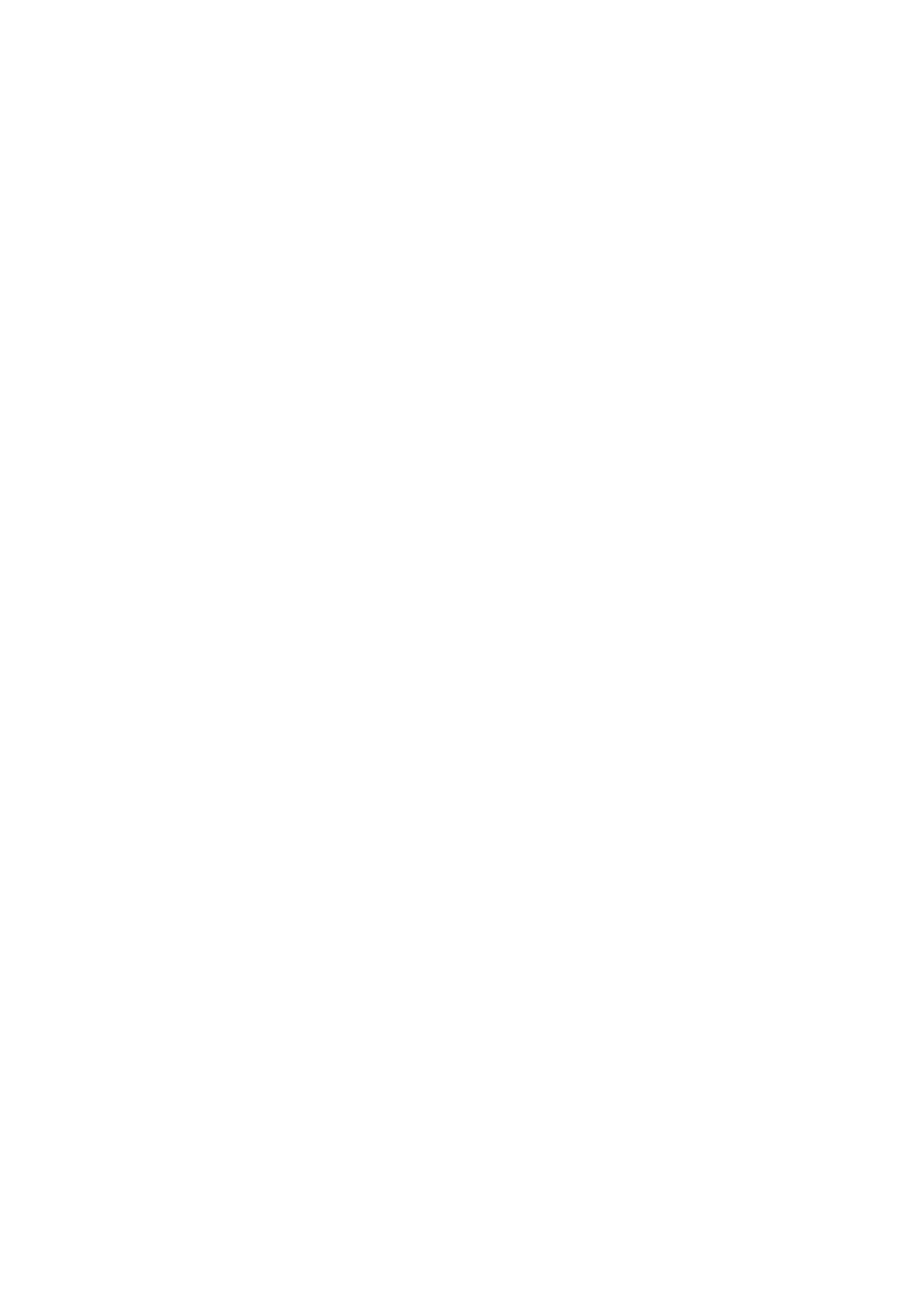تفکر و کودک، یژوهشگاه علوم انسانی و مطالعات فرهنگی دوفصلiامهٔ علمی (مقالهٔ علمی ــ پژوهشی)، سال دهم، شمارهٔ دوم، پاییز و زمستان ۱۳۹۸، ۱۵۳–۱۷۲

# تأثير برنامة أموزش فلسفه براي كودكان بر خودتنظمي هيجاني كودكان كار

اسكندر فتحى آذر\* کيومرث تقي پور\*\*، اَيسان حاج اَقايي خياباني\*\*\*

### حكىدە

هدف اصلی این پژوهش، سـنجش اثربخشـی آمـوزش فلسـفه بـرای کودکـان بـر بهبـود خودتنظیمی هیجانی کودکان کار بود. این یژوهش بهصورت نیمه آزمایشی بـود کـه در آن از طرح پیش آزمون– پس آزمون با گروه کنترل استفاده شـد. جامعــه آمــاری ایــن پــژوهش، کودکان کار ۷ و ۸ ساله شهر تهران در سـالتحصـیلی ۹۷–۱۳۹۲ بودنـد کـه موسسـه مهـر کودکان بهعنوان نمونه در دسته س انتخـاب شـد، و کودکـان کـار (تعـداد= ٣٦ نفـر) ايـن موسسه بهصورت تصادفی در دو گروه آزمایش و کنترل گمارده شدهاند. گروه آزمایش بـه مدت ۱۲ جلسه ۱ ساعته تحت برنامه آموزش فلسفه برای کودکان قرار گرفتند. برای جمـع آوری داده از پرسشنامه استاندارد سنجش سبکهای تنظیم عـاطفی (هـافمن و کشـدن، ۲۰۱۰) استفاده گردید که پایایی این ابزار با استفاده از ضریب آلفای کرونبـاخ بــرای مولفـه های پنهان کاری، سازش و تحمل به ترتیب ۰/۷۰، ۰/۷۵ و ۱/۵۰ محاسبه شـده اسـت کـه حاکی از پایایی بالای آن است. داده های پژوهش بـا اسـتفاده از تحلیــل کوواریــانس چنــد متغیره تجزیه و تحلیل شدند. نتایج پــژوهش نشــان داد کــه برنامــه آمــوزش فلســفه بــرای کودکان پنهان کاری کودکان کار را کاهش می دهد و سازش کاری و تحمل آنــان را افــزايش مي دهد.

\* استاد گروه علوم تربیتی، دانشگاه تیریز، تیریز، ایران، Fathiazar@Tabrizu.ac.ir \*\* استادیار گروه علوم تربیتی، دانشگاه تبریز، تبریز، ایران (نویسندهٔ مسئول)، taghipour@tabrizu.ac.ir \*\*\* كارشناس ارشد روانشناسی تربیتی، دانشگاه تبریز، تبریز، ایران، Isun.khiabani@yahoo.com تاريخ دريافت: ١٣٩٨/١٠/٠٥، تاريخ يذيرش:١٣٩٨/١٢/١٢

Copyright © 2018, IHCS (Institute for Humanities and Cultural Studies). This is an Open Access article distributed under the terms of the Creative Commons Attribution 4.0 International, which permits others to download this work, share it with others and Adapt the material for any purpose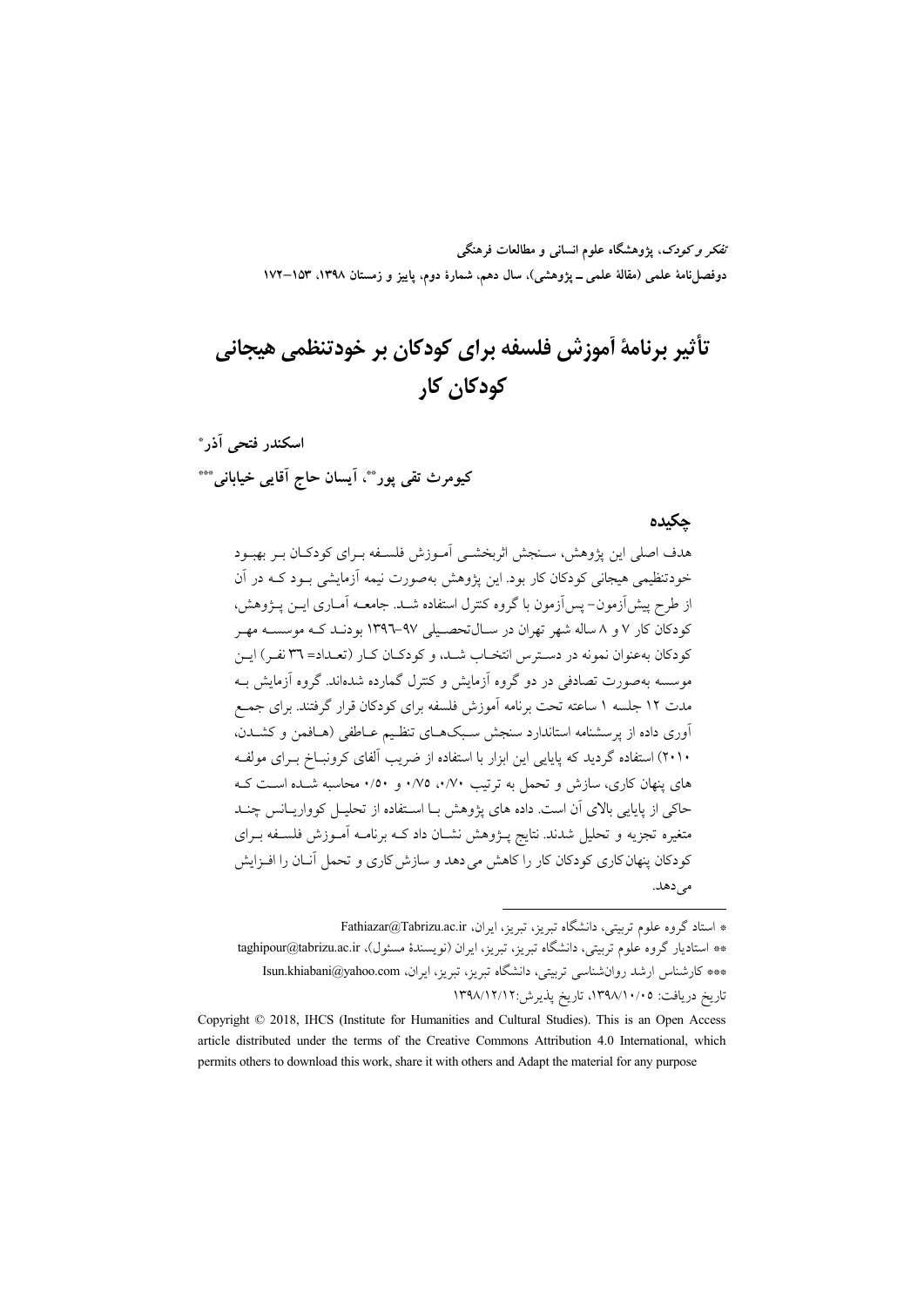**کلیدواژهها:** آموزش فلسفه برای کودکان، خودتنظیمی هیجانی، کودکان کار

### ١. مقدمه

اهمیت دادن به موقعیت کودک و دوران کودکی پدیدهای مدرن و مربـوط بـه دوران معاصـر است. کودکان بهعنوان یک گروه سنی که جایگاه اجتماعی و فرهنگــی خــاص خــود را دارا هستند، در محیط شهری مدرن موقعیتی ویژه پیدا کردهاند. این گروه کـه نقـش و مسـئولیت اجتماعی برایشـان درنظـر گرفتـه نمـی شـود، در عـین حـال بـهایـن عنـوان کـه در دورهای «سرنوشتساز» بهسر مى برند و فرايند اجتماعى شدن و تعليم و تربيت أنهـا بايــد بــهطـور كامل و با بهترين كيفيت انجام گيرد، تحت توجه و نظارت شديد خانواده و جامعــه هســتند. در این میان، حضور مستمر گروهی از کودکان در خیابان که در نگاه اول به دلیل بی خانمـانی و قرار گرفتن در بحران اقتصادی به کـار در خیابـان روی آوردهانــد، بــه آزردگــی و نگرانــی شهروندان و مسئولان منجر شده است (ایمانی و نرسیسیانی ۱۳۹۱: ۸).

کودکان کار در زمانی که جسم و روان آنها در حال رشد است، در بیشتر اوقات به کـار در خیابانهای شـهرهای بـزرگ، و محیطهـای نـاامن و متشـنج مـی پردازنـد، و در نتیجـه فرصتهایی بس اندک برای رشد و تکامل عـاطفی +جتمـاعی دارنـد. یدیـده کـار اجبـاری کودکان و پیامدهای منفی عاطفی – اجتماعی آن یکی از معضلات فراگیــر در سراســر جهــان بهخصوص کشورهای در حال توسعه است. بر اساس گـزارش سـالانه سـازمان بـین|لمللـی کار، در سراسر جهان ۲۱۸ میلیون کودک ۵ تا ۱۷ سال مشغول به کـار هسـتند، در ایــن آمـار تقریباً ٧٣ میلیون از آنها مشغول به انجام مشاغل پرخطر میباشند. تقریبـاً نیمــی از کودکــان کار ۷۲/۲ میلیون نفر در آفریقا؛ (۳۲/۱میلیون نفر در آسیا و اقیانوس آرام؛ ۱۰/۷ میلیــون نفــر در آمریکا؛ ۱/۲ میلیون نفر در کشورهای عربے و ٥/٥ میلیـون نفـر در اروپـا و آسـیای مرکـزی یافت می شوند (سازمان بین|لمللی کار ۲۰۱۷). همچنین در ایران نیــز ایــن پدیــده طــی دهــه های اخیر در اکثر کلانشهرها گسترش یافتـه و نــهتنهــا بخــش قابــا تــوجهی از کودکــان و نوجوانان را که سرمایههای آینده جامعه هستند در معرض آسیبها قبرار داده است، بلک خانواده و جامعه را هم با زیانهای جبراننایذیری مواجه سـاخته اسـت. ۰/۹٥ کودکـان کـار ایران را پسران با محدوده سنی ٥ تا ١٨ سال تشکیل می دهند، حدود ٠/٩٠ آنهـا دارای پــدر و مادر هستند و اعضای خانواده آنها بهطور میانگین ۸ نفر است. ۰/۸۰ خـانوادههـای ایــن کودکان مهاجرند که ۰/٦٤ از روستا و ۰/٣٦ از کشورهای دیگر میباشند. بـا وجـود آمـار رو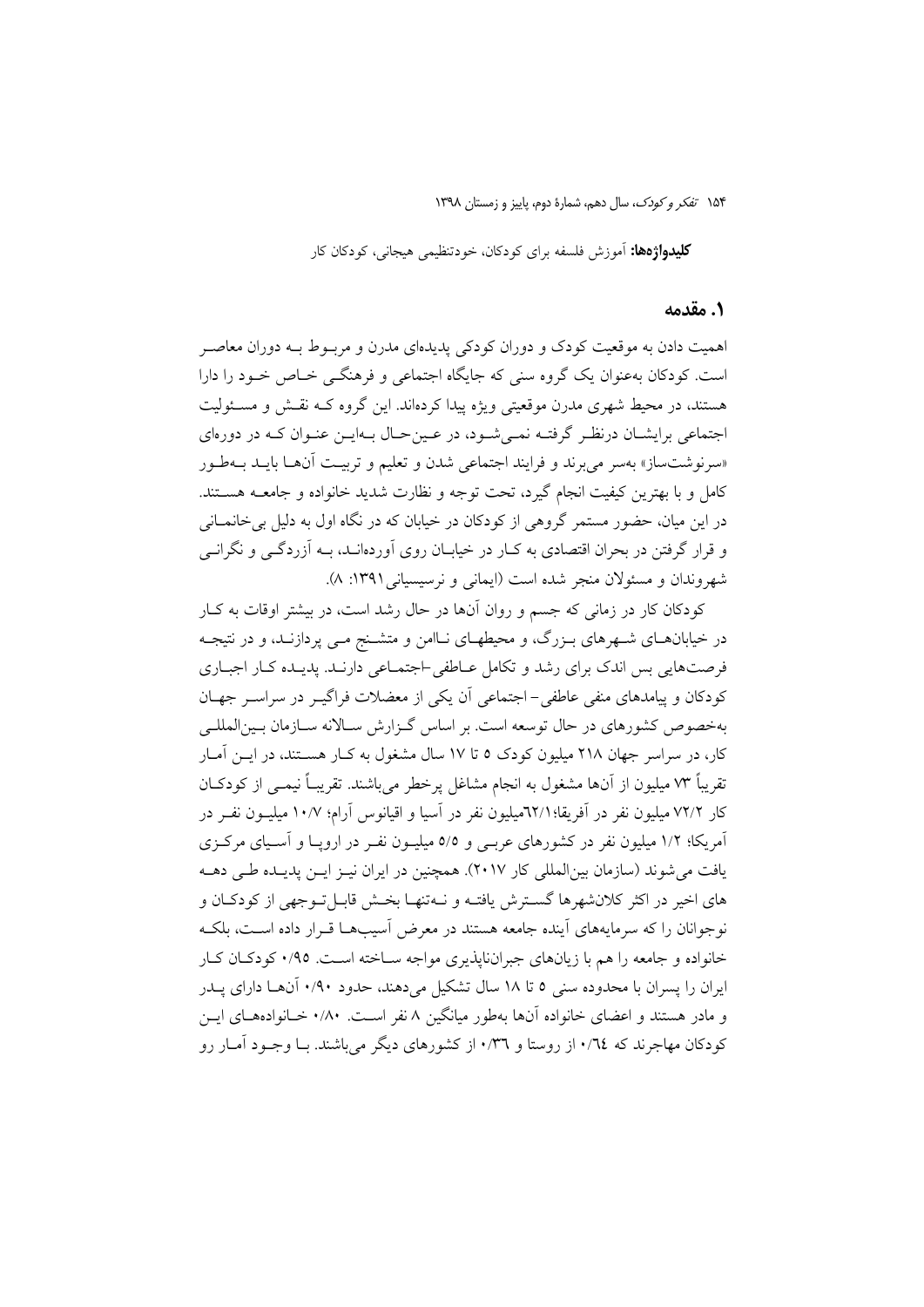به افزایش آنان و لزوم توجه بیش از پیش به این پدیده، آنگونه که باید و شاید ایــن معضــل موردتوجه قرار نگرفته است (سلیمانی و حاجبانی ۱۳۹۲: ٥٥).

هیجان، واکنش کلی و شدید و کو تاه ارگانیسم به یک موقعیت غیرمنتظره همراه بــا یــک حالت عاطفي خوشايند يا ناخوشايند مي باشد. كودكان كار به دليل اشتغال طاقتفرسا، دچــار اسیبهای جدی در تنظیم هیجان می شـوند و رونـد رشـد طبیعـی هیجانـات اَنهـا دچـار مخاطره می شود. تنظیم هیجان برای بهراه انـداختن، افـزایش دادن، حفـظ کـردن پـا کــاهش هیجانهای مثبت و منفی در پاسخ به اتفاقات محیطی، نقش ایف امبی کنـد؛ زیــرا فراینــدهای فیزیولوژیکی، رفتاری و تجربی را تحت تأثیر قرار میدهد؛ درواقع تنظیم هیجـان هــم شــامل فرایندهای پایین به بالا (ادراکی) مانند ارزیابی و هم شامل فرایندهای بالا به پایین (شـناختی) مانند حافظه فعال و كنترل ارادي توجه، مي باشد (فـرزادي، بهـروزي و شـهني پـيلاق ١٣٩٥:  $(796)$ 

خودتنظیمی هیجانی به معنای سرکوب هیجانها و اینکه مـا یـک سـد دفـاعی در برابـر احساس ها و برانگیختگی های خود درست کنیم، نیست؛ بلکه به روش ابراز هیجانات تأکیـد دارد. در اصل در تنظیم هیجان به تعامل بهینهای از شناخت و هیجان جهت مقابله بـا شــرایط منفی نیاز است؛ زیرا انسانها با هر چه مواجه می شوند آن را تفسیر مـیکننـد و تفسـیرهای شناختي تعيين كننـده واكـنش هـاي افـراد اسـت (2009:29 Koole). نيـك مـنش، كـاظمى و خسروی (١٣٩٤) در پژوهش خود به این نتیجه دست یافتندکه رابطه مثبت معنـاداری بــین احساس تنهایی و مشکلات در خــودتنظیمی هیجــانی بــا رفتارهــای مشــکل|آفــرین ازجملــه سوءمصرف مواد مخدر و ناسازگاری کودکان و خانوادههای آنها وجـود دارد و افـرادی کـه در تنظیم هیجانهای خود مشکل دارند، بیشتر به سمت رفتارهای ناشیانه و ناســازگارانه روی مي اَورند.

یژوهشگرانی همچون Gross (۲۰۰۲) بر این باورند که از طریــق برنامــههــای مداخلــه و آموزش های منظم و مفیـد مـی تـوان در بهبـود خـودتنظیمی هیجـانی افـراد، گـام مهمـی را برداشت. امروزه میدانیم، اَموزش ذهــن بــدون اَمــوزش قلــب، اَمــوزش جــامع و فراگیــری نخواهد بـود (Brackett, Patti, Rivers, Elbertson, Chisholm & Salovey 2010: 119). بــه نظـر میرسد یکی از برنامههایی که می تواند آموزش ذهن و قلـب را توأمـان انجـام دهــد برنامــه فلسفه برای کودکان است (رضایی، شفیع آبادی، قائـدی، دلاور و اســمعیلی ۱۳۹۲: ۸۱). همــه کودکان در طی زندگی خود با مسائل خاصی روبهرو می شوند، ولی فقـط تعـداد خاصـی از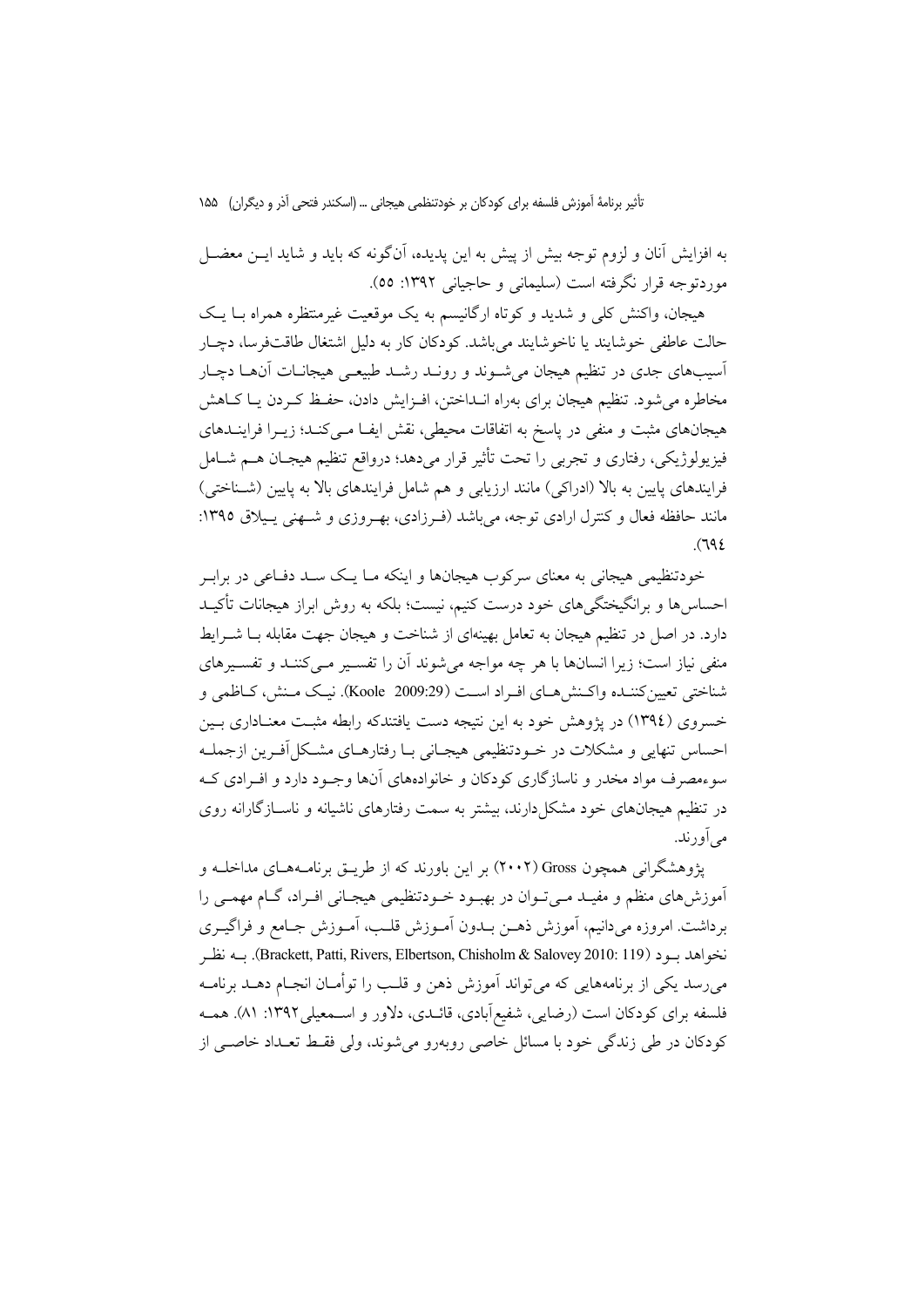آنها این مسائل را با موفقیت حل میکنند. در پاسخ به این مشکل، هــماکنــون یــک نهضــت جهانی به وجود آمده است که هدف آن ارتقای مهارتهای فکری و پرورش ذهـن فلسـفی كودكان است كه بهحق پیش گــام ایــن نهضــت پروفســور «Matthew Lippman » (١٩٦٩) از دانشگاه مونت کلیر در ایالت مونت کلیر نیویورک است. لیپمن این نظریه را مطرح کــرد کــه اگر کنجکاوی و میل طبیعی کودکان به دانستن در باره جهان را، با فلسفه مـرتبط کنـیم مـی-توانیم کودکان را به متفکرانی تبدیل کنیم که بیش از پیش نقاد، انعطاف پــذیر و مــؤثر باشــند. بدین منظور، وی برنامه «آموزش فلسفه برای کودکان» را برای آموزش به کودکـان در ســنین مختلف – ٤ تا ١٨ سال–به رشته تحريـر درآورد (حسـيني و حسـيني ١٣٩١: ١٩). طراحــان این برنامه و بسیاری از متخصصان این حوزه، بـراین عقیـدهانـد کـه آمـوزش فلسـفه بـرای كودكان با هدف ارتقاى تفكر انتقادى و خلاقانه كودكان انجام مى گيرد. اين برنامـه؛ پرسـيدن و به عبارتی فلسفیدن را به کودکان آموزش مـی۵هـد. فلسـفه بـرای کودکـان از برنامـههـای آموزشی است که این امکان را فراهم میآورد تا کودکان و نوجوانان افکـار پیچیـده خــود را شکل دهند. از این رهگذر، استدلال، تفکرات انتقادی و خلاقانه و نوعٖدوستی آنها نیــز زیــاد میشود (جعفری، صمدی و قائدی ۱۳۹٤: ٤٨).

اجتماع پژوهشی بهعنوان یکی از قابلیتهای برنامه آموزش فلسفه بـرای کودکـان نقـش مهمی در هیجانات کودکان دارد. در این اجتماع، تمام ابعاد عاطفی کار فلســــفی، در ارتبــاط كامل با فرأيند شــناختى قرار دارند، بهطورىكه كودكان حيرت، كَنجكاوى، لـذَّت توافــق يــا ناامیدی ناشـــی از عدم توافق، ســـردرگمی، ابهــام، تنــازع و دلســردی را تجربــه مــیکننــد و می آموزند که چگونه بر هیجان، ناامیدی و خجالت خود مســـلط شــــوند. ایـــن احساســات در موقعیتهای فکری و روانبی رُخ می دهند؛ موقعیتها و شـرایطی کـه خـود وجـوه مشخصهای از فرأیند کاوشــگری فلسفی است. بهعلاوه، کودکان در مورد مطـالبی صـحبت می کنند که واقعاً برایشان اهمیت دارد. محتوای گفتوگوهـا نیـز مـی توانـد باعـث تحریـک حالات عاطفي گوناگون شود (2002:25 Haynes). درواقع، تفكـر در خــلأ عــاطفي شـــــكوفا نمی شود؛ بلکه مستلزم داشت ن هدف و نیروی محـرک یعنـی همـان عواطـف و هیجانـات است ( Fisher 2005:33). لذا توجه به ابعـاد عاطفــــي و هيجـاني در فبـك (فلسـفه بـراي كودكان)، مي تواند عاملي اثرگذار بر بهبود خودتنظيمي هيجاني باشد.

يكي از نقاط قوت فبك (فلسفه براي كودكان) اســـتفاده از داسـتانهـا، باهـدف فـراهم كـردن روش هــايي بــراي شناســايي و بحــث در مــورد هيجانــات و تحليــل آن&اســت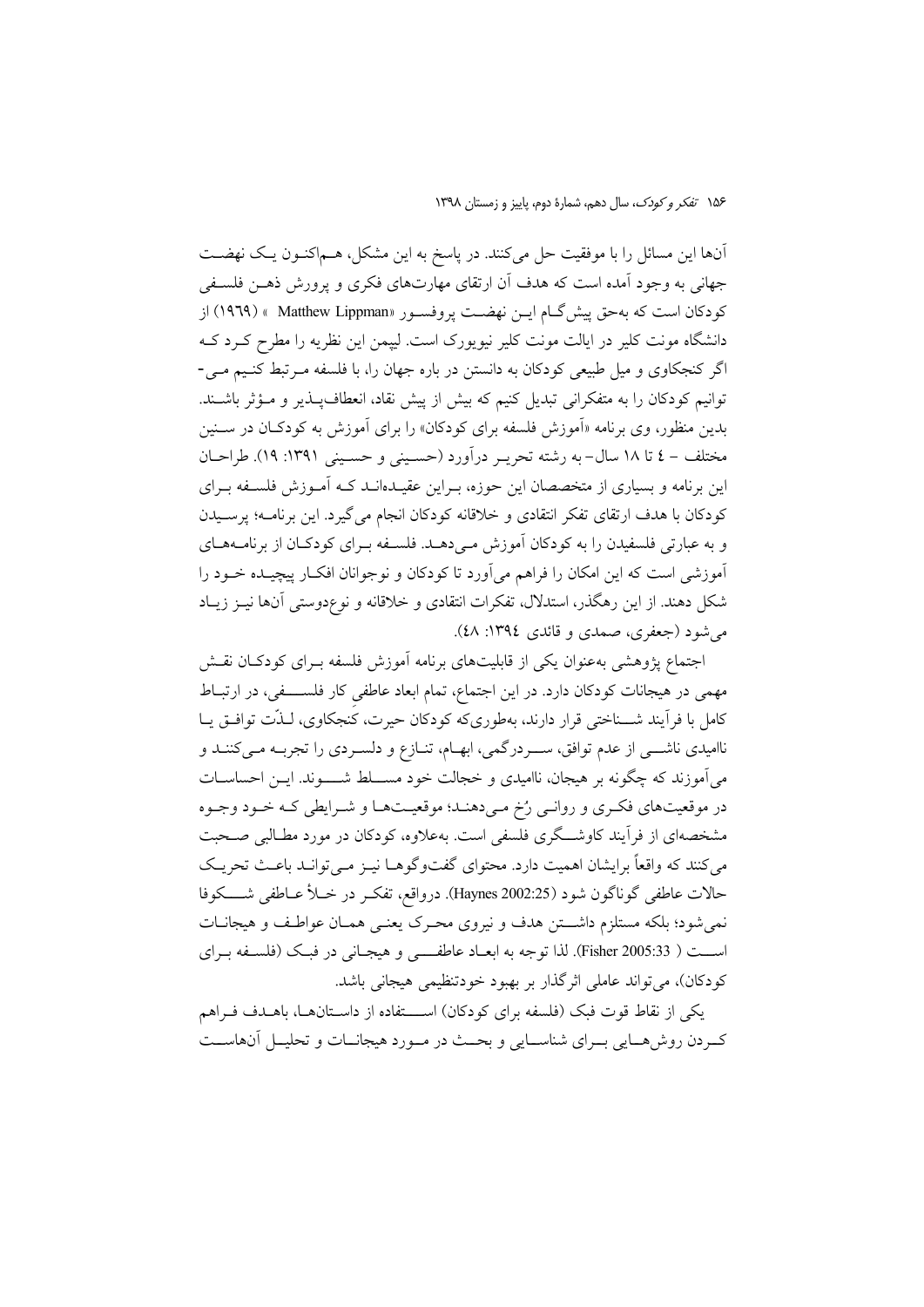(Lippman1393:293). موريس(Murris) ضمن اشاره به اهميت نقش داستان ها در رشد. معتقد است که کودک باید تبدیل به خوانندهای انتقادی شود که واجد توانمندی اجتمـاعی و آگاهي هيجــاني گــردد(Murrise 2015:6). T۰۰٦)Chang) دســـــتيابي بــه آگــاهي هيجــاني را مرهون ١–شناسايي هيجانات، ٢– اَزمون و تحليل ابعاد مثبت و منفــي اَنهــا، ٣– تعمــق بــر تمايلات و ارزش هاي شخصي و ٤- تشويق خود اصلاحي در اجتمــاع يژوهشــي مــي دانــد. بهاین ترتیب، یکی از کاربردهای داستانها در کلاس قبک، استفاده از آنها بهعنـوان محرکـی برای شناسایی و تحلیل هیجانات است (عابدی، نوروزی، حیدری و مهرابی ۱۳۹۷: ۱۳۷).

یژوهش های زیادی در زمینهی آموزش فلسفه برای کودکان انجام شده اسـت کــه نتــایج آنها نشان میدهد که این نوع برنامه آموزشی می تواند مهارتهای تفکر انتقـادی و تحلیلــی ( Chang 2006؛ ناجی و قاضی نژاد ۱۳۸٦؛ جهـانی ۱۳۸٦؛ مرعشـی ۱۳۸۸)، صـلاحیتهـای رفتاری و اجتمــاعی (2006 Chang ؛ نــوروزی ١٣٨٥؛ نــاجی و قاضـــی نــژاد ١٣٨٦؛ مرعشــی (Sanjana & whitebread 2005 :Topping2003 : McClelland & Morrison 2003 : \\r\\ رشد اخلاقی (مرعشی، صفایی مقلدم و خزامی ۱۳۸۹؛ Sanjana & Whitebread 2005) و هـوش هيجـاني (Cam 2014 McClelland & Morrison2003 :Chang 2006) رضـايي ١٣٩٢؛ هويدا و همايي ١٣٨٨؛ حاتمي، كريمي و نوري ١٣٨٩) را ارتقاء دهد.

همانِ طور که گفته شد، اگر هیجانات بهصورت مناسبی ابراز نگردند، حالتی بـه نــام عــدم تنظیم هیجانات به وجود می آید و احتمـال ظـاهر شــدن انـواع مشـكلات روان شــناختی در كودكان افزايش قابل توجهي مي يابد. با توجه به اينكه وجود شرايط خاص در رونـد زنــدگي کودکان کار (جامعه پـژوهش) بـر خـودتنظيمي هيجـاني آنـان تـأثير نـامطلوب مـي گـذارد، قابلیت های مذکور در برنامه آموزش فلسفه برای کودکان مـی توانــد بــه بهبــود خــودتنظیمی هیجانی کودکان کار کمک کند. بنا به وجود خلأ پژوهشی در زمینه ی تـأثیر آمـوزش فلسـفه برای کودکان بر خودتنظیمی هیجانی جامعه کودکان کار، پژوهش حاضر به آزمـودن فرضـیه اصلي؛"اجرای برنامه آموزش فلسفه برای کودکان بر بهبود خودتنظیمی هیجانی کودکان کبار مؤثر است"، می پردازد.

# ٢. روش شناسي تحقيق

یژوهش حاضر از حیث هدف تحقیق جزو پژوهش های کاربردی می باشــد و توســعه دانــش کاربردی و ارائه پیشنهادات سازنده و عملی در باره بهبود خودتنظیمی هیجانی کودکـان کـار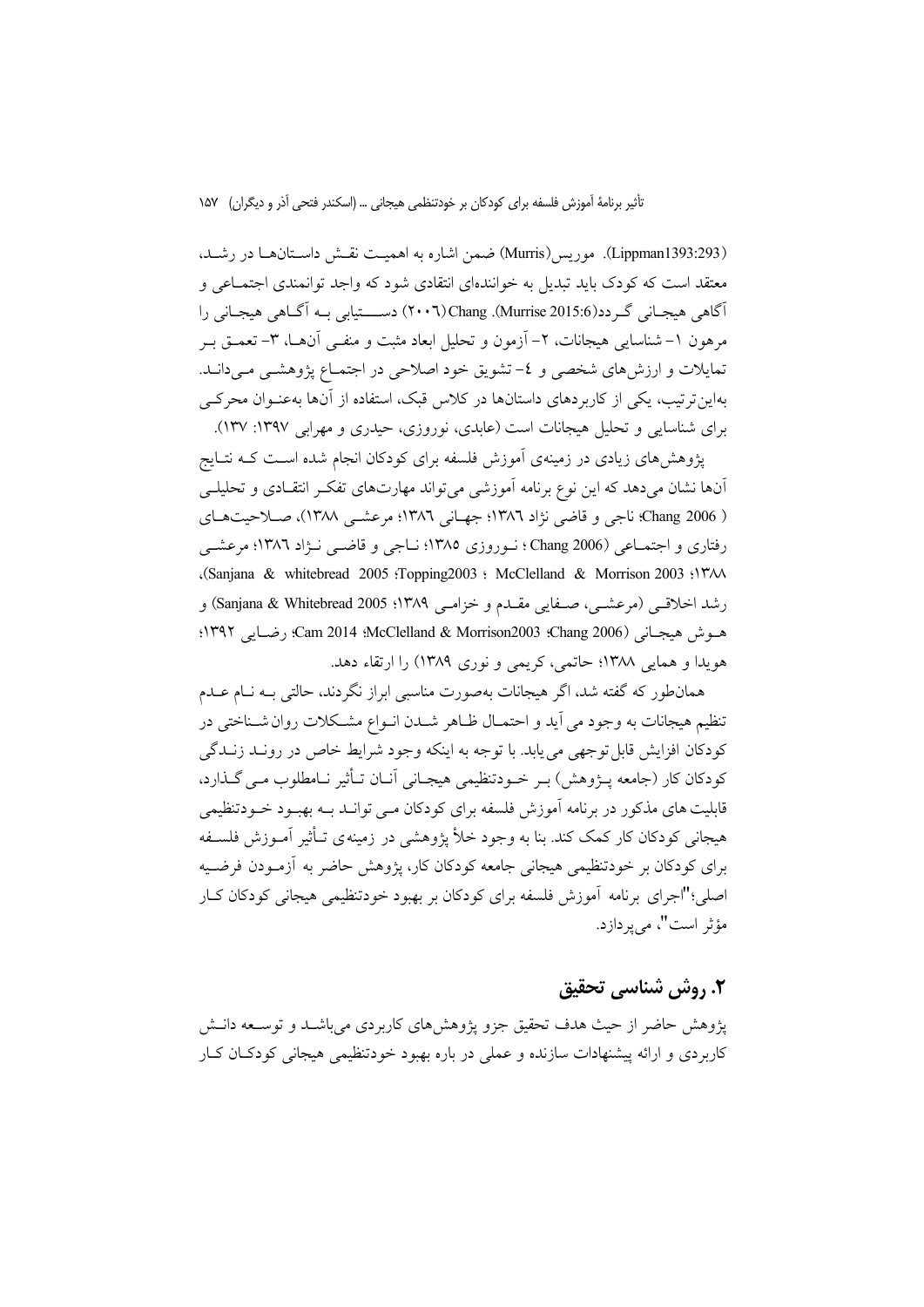را فراهم می سازد. از منظر گردآوری دادهها، پژوهش حاضر از نوع نیمــه آزمایشــی بــا طــرح يبش أزمون- پس أزمون يا گروه كنترل است.

جامعه آماری پژوهش، کلیه کودکان کار ۷ و ۸ سـاله شـهر تهـران در نیمسـال دوم سـال تحصیلی ١٣٩٦–١٣٩٧ بودند که با توجـه بـه محـدودیتهـایی از قبیـل؛ عـدم سـاماندهـی مناسب کودکان کار و پراکنده بودن آنها، موسسه مهر کودکان بـهعنـوان نمونـه در دسـترس انتخاب شد، و کو دکان کار (تعداد=٣٦ نفر ) با استفاده از جدول اعـداد تصـادفی در دو گـروه ۱۸ نفری آزمایش (برنامه آموزش فلسفه برای کودکان) و کنترل گمارده شدهانـد. بــه عبــارتـی از روش جايگزيني تصادفي جهت قرار دادن افراد در گروهها استفاده شد.

# ۱.۲ ابزار یژوهش

در این پژوهش جهت گردآوری دادهها؛ از پرسشنامه سنجش سبکهـای عـاطفی هـافمن و کشدن (۲۰۱۰) استفاده گردید. این پرسشنامه سه مولف؛ پنهـانکـاری، سـازش و تحمـل را می سنجد که شامل ۲۰ سؤال از نوع بسته پاسخ پنج ارزشی می باشد کـه آزمـودنی هـا میـزان توافق خود را در طيف ليكرت ٥ درجهاي از طيف «بي نهايت در مورد من درست است» تــا «اصلاً در مورد من درست نیست» نشـان مـیدهنــد. در پــژوهش کارشــکی (۱۳۹۲) روایــی محتوایی این پرسشنامه با استفاده از نظـرات متخصصـان روانشناسـی تربیتـی تاییـد شـده، و همچنین پایایی این ابزار با استفاده از ضریب آلفای کرونباخ برای مولفـه هـای پنهـانکـاری، سازش، و تحمل به ترتیب ۰/۷۰، ۰/۷۵ م. ۰/۵۰ به دست آمـده اسـت کـه نشـان دهنـده بـالا بو دن پایایی این ابزار است.

۲.۲ روش اجرای یژوهش برای اجرای برنامه آموزش فلسفه برای کودکان، داستانهای فلسفی متناسب با متغییر وابسته و هدف پژوهش توسط دو تن از اساتید روانشناسبی تربیتی، از کتـابهـای "داسـتانهـای فکری ۱ و ۲ فیلیپ کم" و "داستانهایی برای فکر کردن فیشر" انتخاب و بهعنـوان منـابع و ابزار اجراي برنامه استفاده شد (جدول ۱).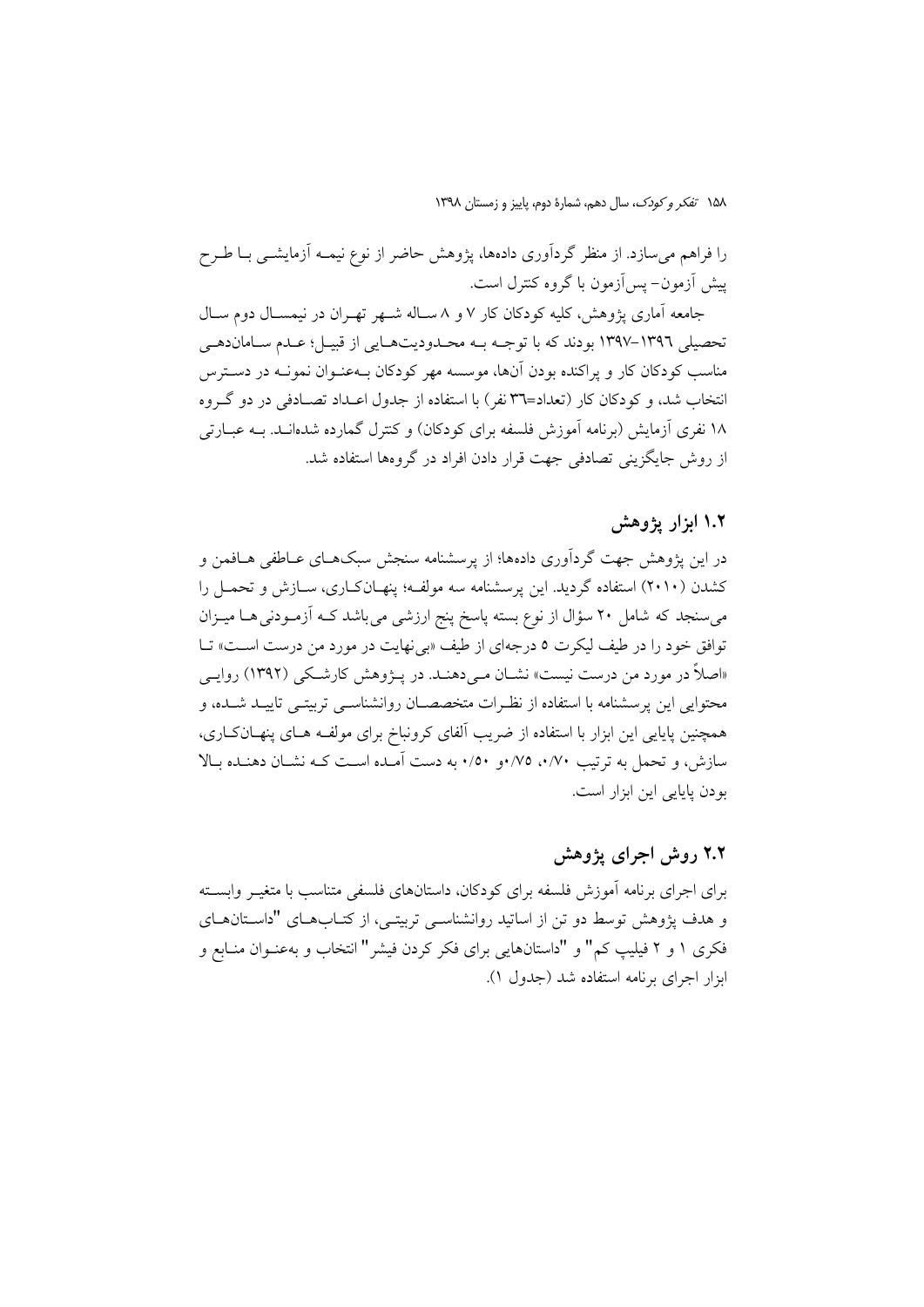| موضوع درس                                               | برنامه اجراى أموزش |
|---------------------------------------------------------|--------------------|
| من که هستم (اَینهی کم)                                  | جلسه اول           |
| خواستها و نیازها (یک انسان به چه مقدار زمین نیاز دارد؟) | جلسه دوم           |
| خشم (داستان گلرت)                                       | جلسه سوم           |
| زورگویی (ماجرای رویارویی فینگل)                         | جلسه چهارم         |
| جرت و ترس (شاهزاده سانا)                                | جلسه پنجم          |
| خوشبختی (پیرزنی در بطری سرکه)                           | جلسه ششم           |
| دوستي (خرسي كه حرف ميزد)                                | جلسه هفتم          |
| لانه يرنده                                              | جلسه هشتم          |
| ليندا وكلارا                                            | جلسه نهم           |
| داستان گابريل                                           | جلسه دهم           |
| بدخلقى                                                  | جلسه يازدهم        |
| مردی که نمیتوانست صورت خود را کنترل کند                 | جلسه دوازدهم       |

جدول ۱ جلسات آموزش

طبق روش اَموزش فلسفه برای کودکان، چینش فیزیکی کلاس باید امکــان گفتگــو میــان كودكان را فراهم سازد، براين اساس دانش آموزان بايد بهصورت نيمدايره بنشينند. ايــن اصــل در گروه آزمایشی رعایت شد. در این گروه، پیش از اینکـه اولـین جلســه بــا اولـین داســتان شروع گردد، در بخش مقدمه برای کودکان توضیح داده شد که در این کلاس داسـتانهــایی خوانده می شود و در باره چیزهایی که برایشان جالب است می توانند گفتگو کنند و همچنـین آنها فرصت این را دارند که در باره هر قسمتی از داستان که از نظر آنها مبهم یـا غیرعــادی است و یا آن را دوست دارند، بحث کنند. همچنین، برای اجرای بهتر آمـوزش فلسـفه بـرای کودکان، قوانین از پیش تعیین شده برای کودکان ارائه شد؛ از قبیل رعایت نوبت در گفتگو، احترام به نظرات دیگران، و دقیق گوش دادن به آنچه دیگران می گویند. بـرای اینکـه قــوانین بهصورت کامل رعایت شود، از یک عروسک بهعنوان نماد بـرای اظهـارنظر کـردن کودکـان استفاده گر دىد.

در ابتدای هر جلسه عنوان هر داستان به کودکان ارائه می شد و بعد از مکث چندثانیـهای از آنها خواسته می شد که نظرات کلی خود و هر آنچه بعـد از شــنیدن موضــوع داسـتان بــه ذهنشان می رسد را بیان کنند. از بین اظهارنظرهای کودکان، پرسش اولیه برای شـروع برنامـه انتخاب می شد. بعد از پایان این قسمت، متن داستان برای دانش آموزان خوانده می شـد و در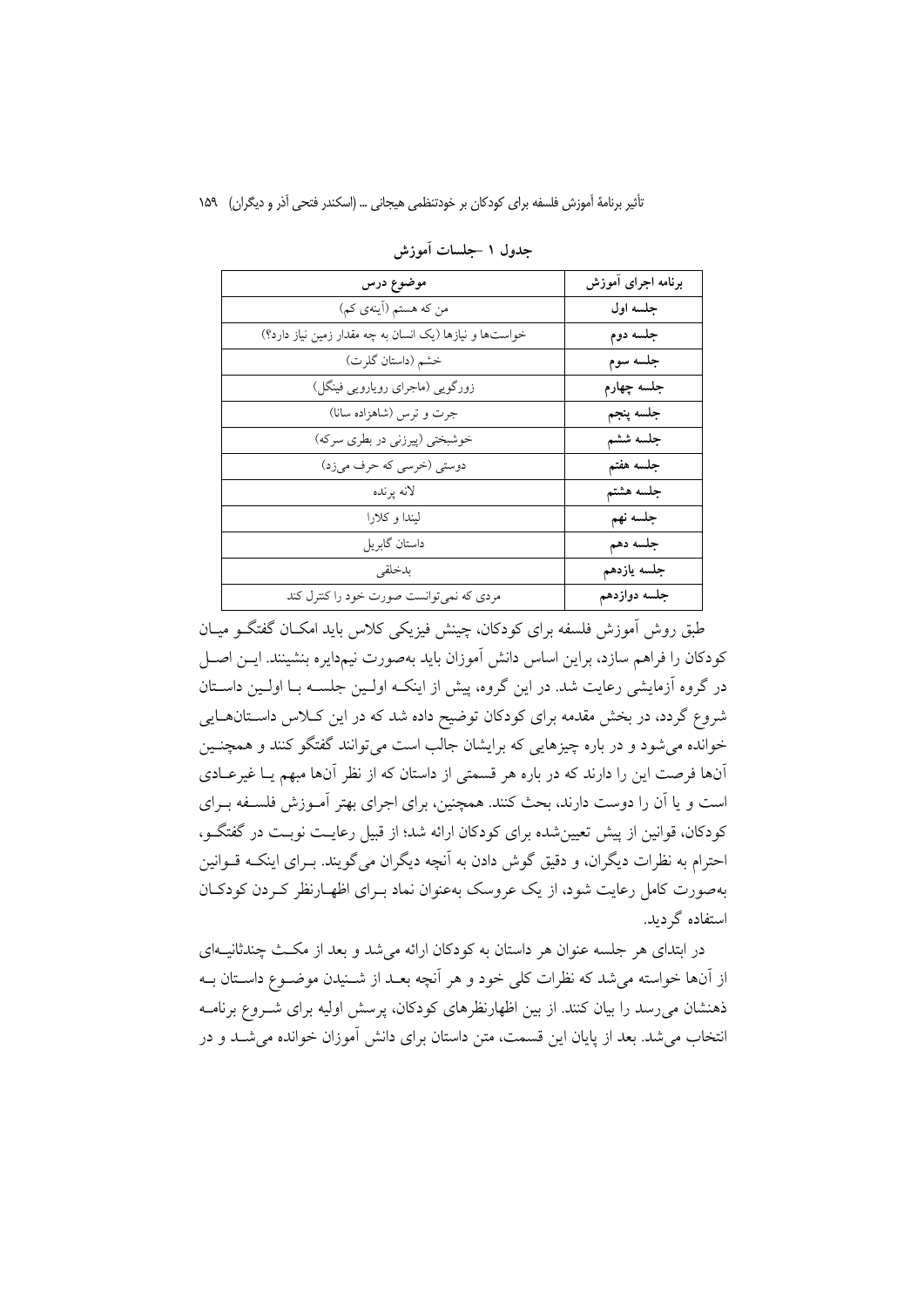جاهای مشخصی در متن که نیاز به حدس و گمان و قضاوت در مورد ادامه داسـتان وجـود داشت، مکث کرده و از کودکان خواسته می شد که نظر خود را بیان کنند و سـؤالاتی کـه بـه ذهنشان می رسید را نیز مطرح می کردند. در حین اجرای برنامه، دانشآموزانی که قــوانین را رعایت می کردند مورد تشویق قرار می گرفتند. در حین تمـام اظهارنظرهـای کودکـان، بـرای تفهيم بهتر نظرات آنها سؤالاتي از قبيل: ١– چرا اين دليل درست نيست؟، ٢– آيا ايــن دليــل خوبي است؟، ٣- چرا اين مطلب را مي گـويي؟، ٤- چــه كســاني بــا ايــن مطلــب موافــق و مخالف هستند؟، پرسیده می شد.

در نهایت، سؤالاتی که بهعنوان فعالیتها در پایان هر داستان در کتابهای مذکور وجـود داشت، مطرح می شد و بحث در مورد این سؤالات ادامه پیدا می کرد. در هر جلسـه، قبـل از شروع بحث جدید به موضوع جلسه قبل اشاره می شـد و دانـش آمـوزان اگـر در رابطـه بـا موضوع قبلی نظراتی داشتند بیان می کردند. در تمام جلسات، برای اینکه مطالب مطـرحشـده در این دوره آموزشی برای کودکان کاملاً محسوس و عینی باشــد، معلــم پایــه دوم بــا ارائــه مثالها و تجربیات نشات گرفته از شرایط زندگی کودکـان کـار پژوهشـگر را در ارائــه بهتـر آموزش یاری کردند.

در اجرای پژوهش؛ ابتدا آزمودنیها از طریق جـایگزینی تصـادفی بـه دو گـروه گمـارده شدهاند. قبل از اجرای آموزش؛ پیشآزمون از آزمودنیها به عمل آمد و سپس گروه آزمـایش با روش "برنامه آموزش فلسفه برای کودکان" آموزش داده شد، و گـروه کنتـرل مداخلـهای دریافت نکرد (به مدت ۱ ماه). بعد از اجـرای آمـوزش، دادههـای مـرتبط بـا "خـودتنظیمی هيجاني" از طريق پس اَزمون (كسب داده ها از طريق پرسشنامه چندمقياسي بلافاصله پــس از یایان دوره) گردآوری شد و گروهها نیز مقایسه شدند.

### 3. يافتەھا

در جدول ۲ یافته های توصیفی هر گروه در متغیـر خــودتنظیمی هیجــانی و مؤلفــههــای آن ارائه شده است. همانطور که در این جدول مشاهده میگردد، میـانگین پـیش[زمـون مؤلفـه تحمل در گروه آزمایش برابر ۲/۱۲؛ میانگین پیش[زمون مؤلفه سازش برابر ۲/۰٦ و میــانگین يش آزمون مؤلفه پنهانكاري براير ٣/٢٤؛ و همچنين مسانگين پس آزمـون مؤلفـه تحمـل در گروه آزمایش برابر ۳/۸۸؛ میانگین پس آزمون مؤلفه سازش برابر ۳/٥٦ و میانگین پــس آزمــون مؤلفه پنهانکاری برابر ۲/٥۹ می باشد.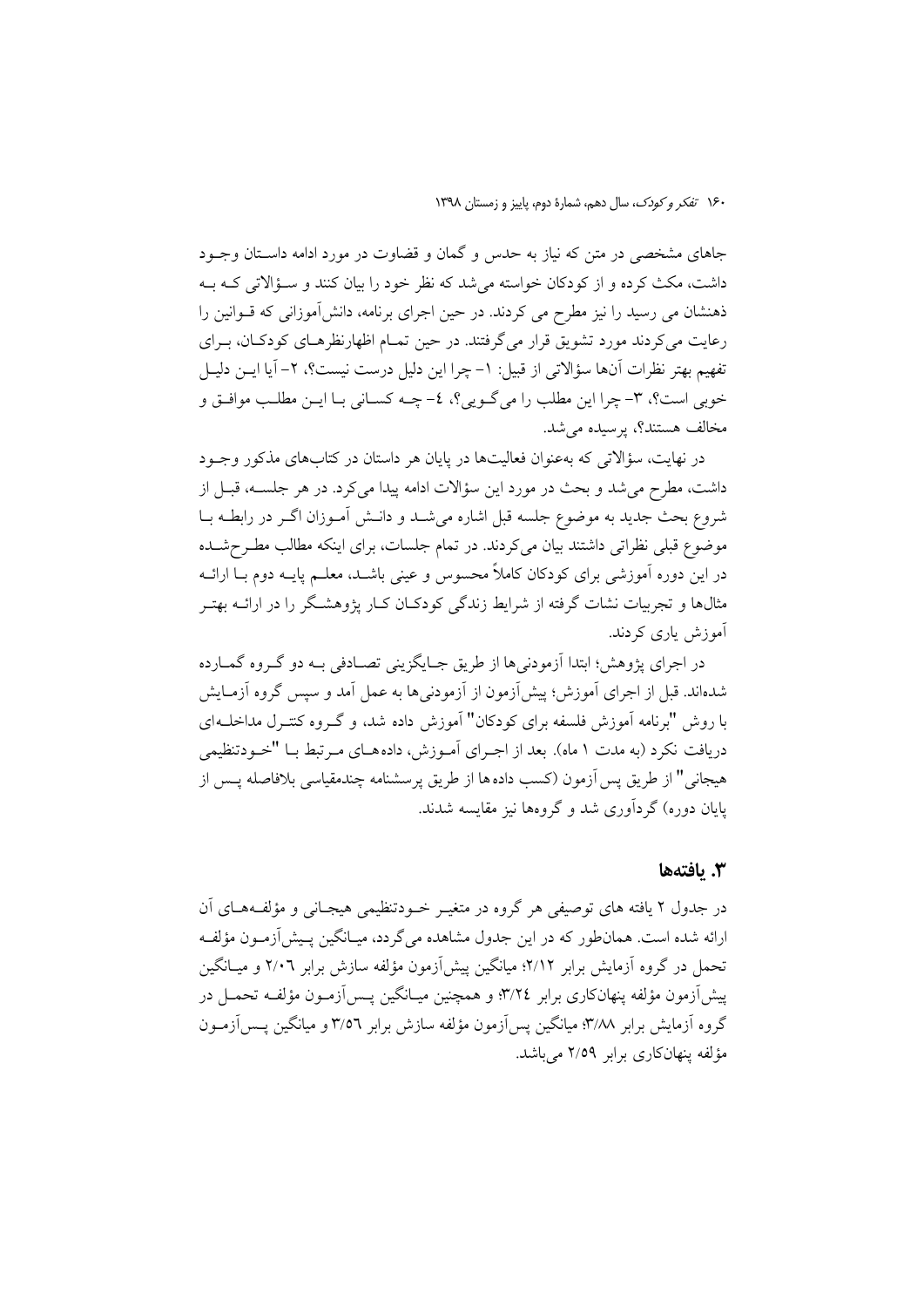میانگین پیش آزمون مؤلفه تحمل در گروه کنترل برابر ۲/۱۹؛ میانگین پـیش آزمـون مؤلفـه سازش برابر ۱/۹۸ و میانگین پیش آزمـون مؤلفـه پنهــانکــاری گــروه کنتــرل برابـر ۳/۲٦؛ و همچنین میانگین پس آزمون مؤلفه تحمل در گروه کنتـرل برابـر ۲/۳۳؛ میـانگین پــس[زمــون مؤلفه سازش برابر ۳/۰٦ و میانگین پس آزمون مؤلف پنهـانکـاری گـروه کنتـرل برابـر ۳/۰۸ مے باشد.

|                    |            | ييشآزمون                      |                             | پسآزمون                      |                       |
|--------------------|------------|-------------------------------|-----------------------------|------------------------------|-----------------------|
| گروه               | متغيرها    | ميانگين                       | انحراف استاندارد            | ميانگين                      | انحر اف<br>استاندار د |
|                    | تحمل       | Y/Y                           | .7779                       | $\mathsf{r}/\mathsf{N}$      | $\cdot \pi$ .         |
| أزمايش<br>$(N=18)$ | سازش       | $\mathbf{Y}/\cdot \mathbf{I}$ | .799                        | Y/07                         | .721                  |
|                    | ينهان كارى | $\Upsilon/\Upsilon$           | $\cdot$ /\ $\wedge$ \       | Y/YQ                         | $\cdot \pi \cdot r$   |
|                    | تحمل       | Y/19                          | $\cdot$ $\gamma$ ٦٦         | $\gamma \gamma \gamma$       | $\cdot \pi \cdot v$   |
| كترل<br>$(N=18)$   | سازش       | 1/9 <sub>A</sub>              | $\cdot$ / $\sim$ 0 $\wedge$ | $Y/\cdot 7$                  | .79.                  |
|                    | ينهان كارى | $\mathbf{r}/\mathbf{r}$       | $\cdot \pi \varepsilon$ ۳   | $\mathbf{r}/\cdot\mathbf{A}$ | $\cdot$ / $\circ$ /   |

جدول۲– توصیف آماری نمرات پیشآزمون – پسآزمون مؤلفههای خودتنظیمی هیجانی در گروه آزمایش و کنترل

با توجه به اینکه متغیر خودتنظیمی هیجانی بهعنوان متغیـر وابسـته دارای چنـدین مؤلفـه (تحمل، سازش و پنهـانکـاري) بـوده و همچنـين بـه دليـل کنتـرل تفـاوتـهـاي اوليـه اثـر پیشآزمون از آزمون تحلیل کوواریانس چندمتغیره (مـانکوا) اسـتفاده گردیــد. قبــل از انجــام أزمون، مفروضههای این روش شامل همسانی واریانسها با آزمون لوین، نرمال بودن توزیـع دادهها با آزمون كالموگروف-اسميرنوف، برابري ماتريس واريانس كوواريـانس از طريــق M باکس و همگنی ضرایب رگرسیون بررسی گردید.

برای بررسی نرمال بودن توزیع متغیرها از آزمون غیر پارامتریک کالموگروف–اسـمیرنف استفاده شد. طبق جدول ۳، سطح معنىدارى أزمــون فــوق در مــورد هــر ســه مؤلفــه متغيــر خودتنظیمی هیجانی از ۰/۰۵ بزرگتر است. بنابراین توزیع پراکندگی نمرات متغیرهـا نرمـال می باشد. در نتیجه آزمونهای پارامتری استفادهشده برای متغیرهای موردنظر در این پــژوهش مناسب می باشند.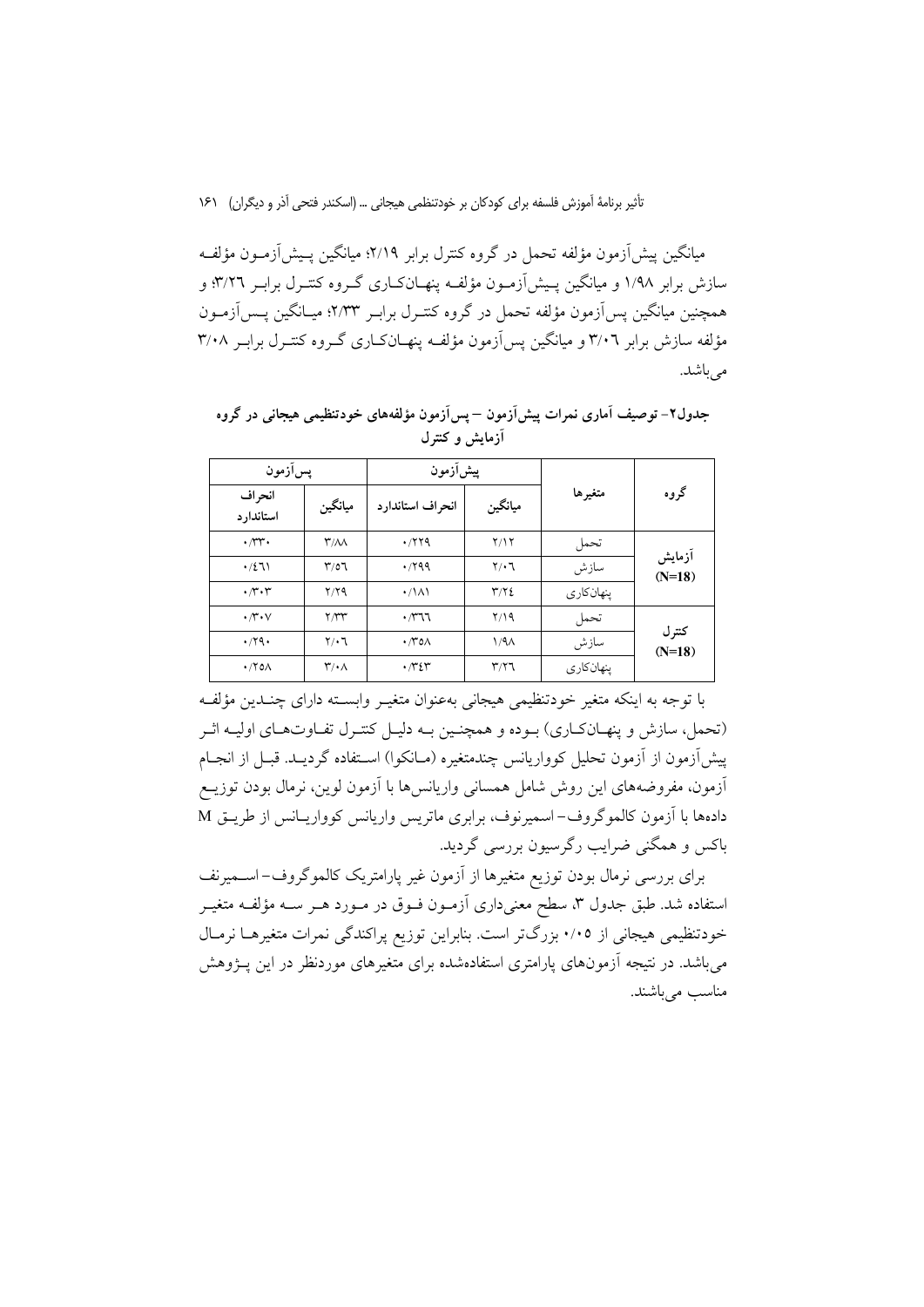| متغيرها    | شاخصهای آماری                 | گروه آزمایش               |                                | گروه کنترل                  |                                    |  |
|------------|-------------------------------|---------------------------|--------------------------------|-----------------------------|------------------------------------|--|
|            |                               | پیشآزمون                  | پسآزمون                        | پیشآزمون                    | يسرآزمون                           |  |
| تحمل       | مقدار كالموگروف-<br>اسمير نوف | $\cdot$ /17               | ۱/۳۲۰                          | $\cdot$ / $\vee$ 0 $\wedge$ | .429                               |  |
|            | سطح معنادارى                  | $\cdot$ /22 $\vee$        | $\cdot/\cdot$ 1)               | .711                        | ۰٬۳۲۹                              |  |
| سازش       | مقدار كالموگروف-<br>اسمير نوف | .7097                     | $\cdot$ / $\uparrow\uparrow$ 2 | $\cdot$ /00 $\mathcal{C}$ . | ۰/٦٢١                              |  |
|            | سطح معنادارى                  | $\cdot$ /AVE              | $\cdot$ /11                    | .7919                       | ۰/۸۳٥                              |  |
| پنهان کاری | مقدار كالموگروف-<br>اسمير نوف | $\cdot$ / $\wedge$ $\vee$ | $\cdot$ $N29$                  | $\cdot$ /٦ $\cdot$ ٩        | $\cdot$ / $\vee$ $\wedge$ $\wedge$ |  |
|            | سطح معنادارى                  | $\cdot$ /٤ $\wedge$ ٦     | .7179                          | $\cdot$ //0۳                | $\cdot$ /075                       |  |

جدول ٣- نتايج اَزمون كالموگروف-اسميرنوف جهت بررسي نرمال بودن توزيع متغيرها به تفكيك گروه

برای بررسی برابری ماتریس واریانس-کوواریــانس متغیرهــای وابســته از اَزمــون بــاکس استفاده شد. همان طور که در جدول £ مشاهده میگردد، سطح معناداری آزمون بـاکس برابـر با ۰/۰۰ میباشد. از آنجاییکه این مقدار بزرگتر از سطح معنـاداری (۰/۰۱) موردنیـاز بـرای رد فرض صفر میباشد، فرض صفر ما مبنی بر همسانی ماتریس کوواریانس هـا مـورد تائیــد قرار می گیرد. بدین ترتیب مفروضه همسـانی مـاتریس کوواریـانس۵هـا، بـهعنـوان یـک از مفروضات أزمون تحليل كوواريانس چند متغيري برقرار مى باشد.

۔<br>جدول ۴– نتایج آزمون باکس جهت بررسی برابری ماتریس واریانس کوواریانس

| سطح معنادارى | درجه ازادی      | درجه ازادی | مقدا, | <b>M BOX</b><br>مقدار |
|--------------|-----------------|------------|-------|-----------------------|
| ۰٬۵۰         | <b>ATVO/02V</b> |            | ۱٬۸۹٬ | 0/910                 |

برای بررسی مفروضه همسانی واریانس هـا در گـروههـای موردمطالعـه از آزمـون لـوین استفاده شد. طبق جدول ٥، نتايج أزمون لوين معنادار نمي باشـد. از ايــن رو فــرض صـفر مــا مبنی بر همسانی واریانس متغیرها مورد تائید قرار میگیرد. بدین ترتیب مفروضــه همســانی واریانس ها در گروههای موردمطالعه برای انجام تحلیل کوواریانس چندمتغیره برقرار است.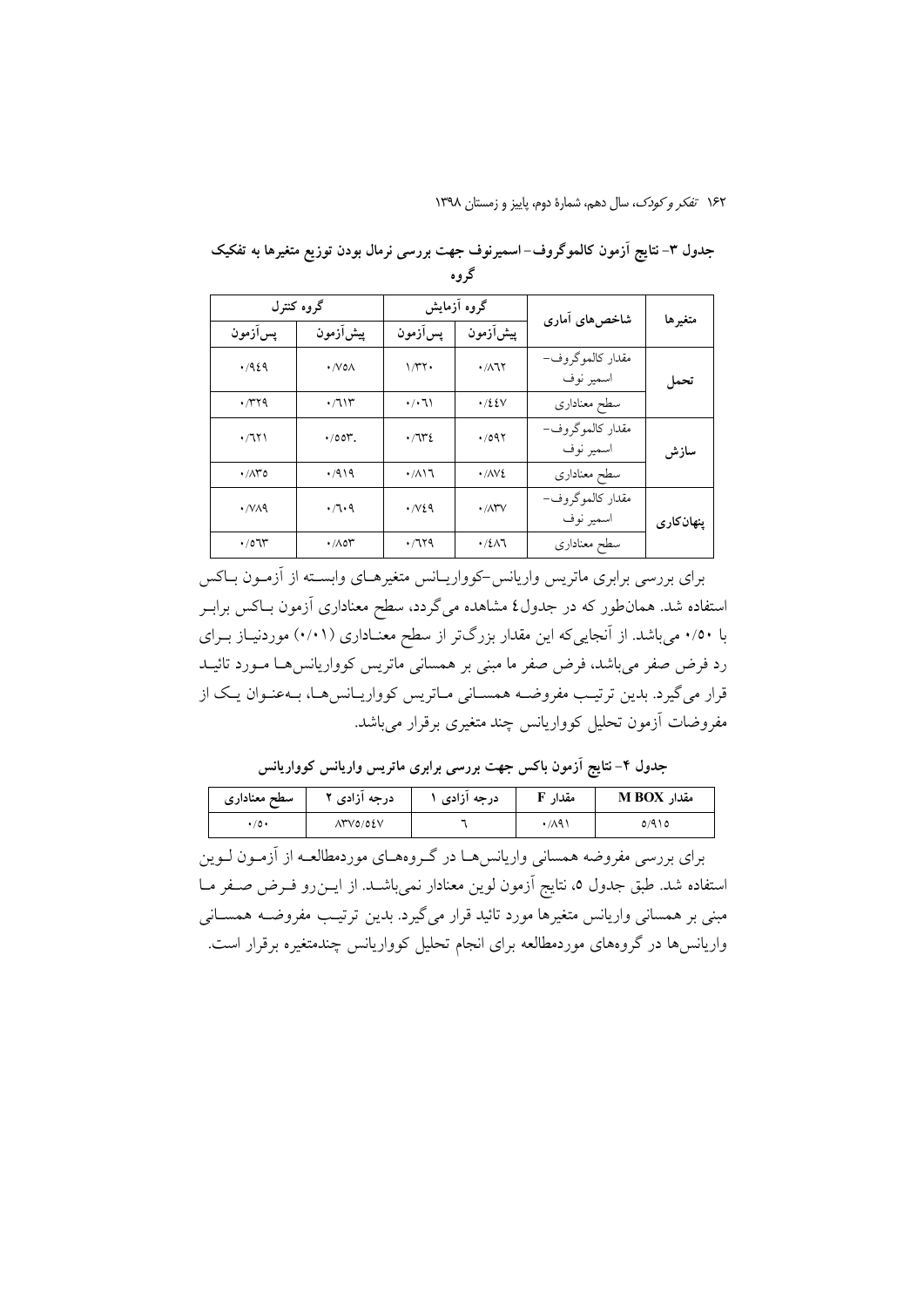| سطح معنادارى                | درجه آزادی ۲ | درجه آزادی ۱ | مقدار F                      | متغيرها    |
|-----------------------------|--------------|--------------|------------------------------|------------|
| $\cdot$ /2 $\Lambda\Lambda$ | ٣٤           |              | $\cdot$ /291                 | تحمل       |
| $\cdot/\cdot$ 2             | ٣٤           |              | $Y/Y$ ۹۲                     | سازش       |
| $\cdot/\wedge \circ \cdot$  | ٣٤           |              | $\cdot$ / $\cdot$ $\uparrow$ | پنهان کاری |

جدول٥- نتايج آزمون لوين جهت بررسي همساني واريانسها

طبق نتایج آزمون همگنی ضرایب رگرسیون عاملهای تحمل، ســازش و پنهــانکــاری در جــدول ٦، F محاســـبهشــده (۵٪< P (١٢٧٠، ١٢٣٠، و ١٩١٢) F) بــراي تعامــل گــروه و پیشآزمون در سطح کمتر از ۰۵٪ معنیدار نمـیباشــد، بنــابراین دادههــا از فرضــیهی همگنــی شیبهای رگرسیونی نیز پشتیبانی میکند و میتوان تحلیـل کوواریـانس چنــدمتغیره را اجــرا نمو د.

جدول ۶– نتایج تحلیل یکسان بودن شیبخط رگرسیونی بهعنوان پیشفررض تحلیل کوواریانس

| معنادارى<br>(P)     | مقدار F             | ميانگين<br>مجذورات              | درجه<br>آزادی | مجموع<br>مجذورات           | منبع تغييرات |               |
|---------------------|---------------------|---------------------------------|---------------|----------------------------|--------------|---------------|
| $\cdot$ /77 $\vee$  | .7217               | .4.69                           |               | $\cdot$ / $\cdot$ 9 $\vee$ | تحمل         |               |
| $\cdot$ / $\vee$ 97 | $\cdot$ /۲۳ $\cdot$ | $\cdot$ / $\cdot$ $\tau$ $\tau$ |               | $\cdot/\cdot$ ٦٤           | سازش         | گروه*پیشآزمون |
| $\cdot/2$ \ {       | $\cdot$ /917        | $\cdot/\cdot \wedge \cdot$      |               | $\cdot/17$                 | پنهانکاری    |               |

برای پاسخ به این سوال که آیا بین مولفههای خودتنظیمی هیجانی گروه آزمایش و گـروه کنترل تفاوت معناداری وجود دارد؟، آزمون تحلیل کواریانس چندمتغیری اجرا شد.

جدول۷– نتایج آزمون کوواریانس چندمتغیره تفاوت دو گروه آزمایش و کنترل در مؤلفههای خودتنظیمی هیجانی

| معناداری (P)                | درجه<br>آزادى خطا                | درجه آزادی<br>اثر            | مقدار F               | ارزش                 | أزمونها               | اثر                 |
|-----------------------------|----------------------------------|------------------------------|-----------------------|----------------------|-----------------------|---------------------|
| $\cdot$ / $\cdot$ + $\cdot$ | $\mathbf{Y} \mathbf{Q} / \cdots$ | $\mathbf{r}/\cdot\cdot\cdot$ | $\Lambda V/\Lambda T$ | $\cdot$ /9 $\cdot$ ) | اثر پیلایی            |                     |
| $\cdot$ / $\cdot$ + $\cdot$ | $Y_1 \cdots$                     | $\mathbf{r}/\cdot\cdot\cdot$ | $\Lambda V/\Lambda T$ | $\cdot$ / $\cdot$ 99 | لامبداي ويلكز         | گروه                |
| $\cdot$ / $\cdot$ + $\cdot$ | $Y_1 \cdots$                     | $\mathbf{r}/\cdot\cdot\cdot$ | $\Lambda V/\Lambda T$ | 9/11                 | اثر هتلينگ            | (آزمایش<br>و کنترل) |
| $\cdot$ / $\cdot$ + $\cdot$ | Y9/                              | $\mathbf{r}/\cdot\cdot\cdot$ | $\Lambda V/\Lambda T$ | 9.11                 | بزرگترين ريشه<br>ر وی |                     |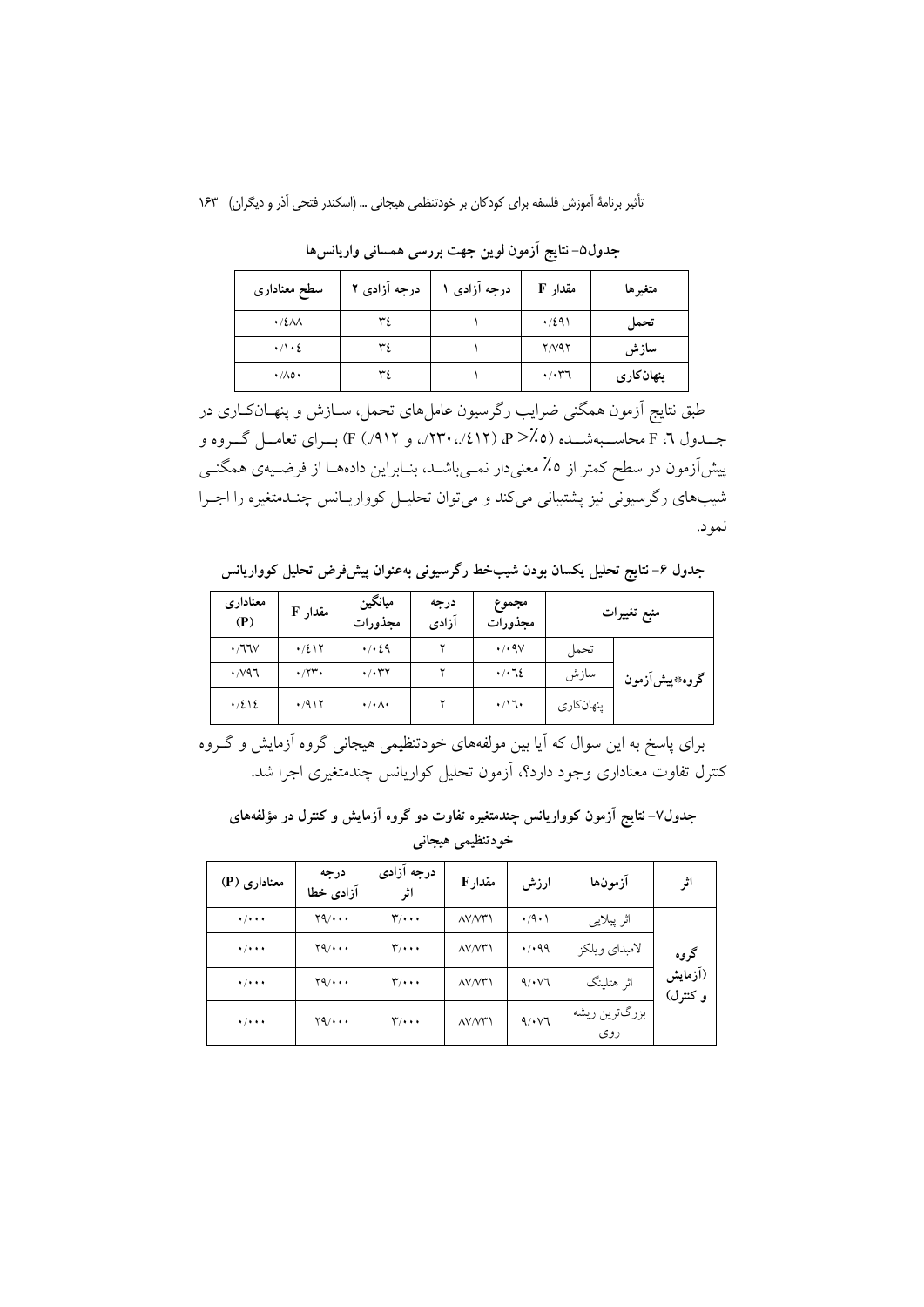۱۶۴ تفكر وكودك، سال دهم، شمارة دوم، ياييز و زمستان ١٣٩٨

طبق جدول ۷، تمام آزمونهای چندمتغیره حاکی از معنـاداری عامـل گروهـی مـیباشـد (برای مثبال، مقبدار اثبر لامبیدای ویلکیز برابیر بیا ۰.۹۹ است که: F3,29=87.731;P<.01). بهعبارتیدیگر، گروهها (گروه آزمایش و گروه کنترل) پس از تعدیل اثر پیش[زمــون (حــذف تفاوتهای اولیه احتمالی) حداقل در یکی از مؤلفههای متغیرهای وابسته (تحمل، ســازش، و ینهانکاری) با هم متفاوت بوده و تفاوت معناداری دارند. ولی این آماره نشان نمـی دهـد کـه در کدام،یک از مؤلفههای متغیر وابسته تفاوت معنیدار وجود دارد. براساس نتـایج جــدول ۸ نتيجه آزمون تحليل واريانس بين آزمودنى براى تمامى مؤلفههاى متغير خودتنظيمى هيجـانى (تحمل، سازش، و پنهانکاری) در سطح P<۰/۰۱ معنادار است. طبق این جدول، زمـانی کـه اثر پیشآزمون از روی نتایج پسآزمون مربوط به گروهها حذف شود، تفاوت بـین گـروههــا در سطح معناداری ۹۹ درصد اطمینان معنادار میباشد. بنابراین مـیتوان نتیجـه گرفـت کـه اجرای برنامه آموزش فلسفه برای کودکان پنهانکاری کودکان کار را کاهش میدهـد، تحمـل و سازش آنان را افزایش میدهد.

| منبع     | متغيرهاى<br>وابسته | مجموع<br>مجذورات         | درجه<br>آزادى | ميانگين<br>مجذورات        | F                          | سطح<br>معنادار و               |
|----------|--------------------|--------------------------|---------------|---------------------------|----------------------------|--------------------------------|
|          | تحمل               | $\cdot \pi$              | 1             | $\cdot/\cdot$ ۳٤          | $\cdot$ /۳۲۳               | $\cdot$ /0 $Vt$                |
| ييشآزمون | سازش               | $\cdot$ /\\\             | 1             | $\cdot$ / \ \ \           | $\cdot$ / $\vee$ $\cdot$ / | $\cdot/2 \cdot \cdot$          |
|          | پنهانکاری          | $\cdot/\cdot\cdot\wedge$ | 1             | $\cdot/\cdot\cdot\wedge$  | $\cdot$ / $\cdot$ 9٣       | $\cdot$ / $\vee$ $\vee$ $\vee$ |
|          | تحمل               | 21/279                   | 1             | <b>71/7V9</b>             | $Y \cdot \cdot /TY$ 0      | $\cdot/\cdot\cdot$             |
| گروه     | سازش               | 19/227                   | 1             | 19/227                    | 177/020                    | $\cdot$ / $\cdot$ \            |
|          | ينهان كارى         | 1/911                    | 1             | 1/911                     | <b>Y۳/00V</b>              | $\cdot/\cdot\cdot$             |
|          | تحمل               | $\mathsf{r}/\mathsf{r}$  | 31            | $\cdot/\cdot$ ٦           |                            |                                |
| خطا      | سازش               | 2/V                      | 31            | $\cdot/\partial \epsilon$ |                            |                                |
|          | ينهانكاري          | $Y/O$ $O$                | 31            | $\cdot/\cdot$ $\wedge$ \  |                            |                                |
|          | تحمل               | 72/919                   | 35            |                           |                            |                                |
| کل       | سازش               | Y0/0                     | 35            |                           |                            |                                |
|          | ينهان كارى         | 2/117                    | 35            |                           |                            |                                |

جدول ۸ نتایج آزمون کوواریانس چندمتغیره (مانکووا) تفاوت دو گروه آزمایش و کنترل به تفکیک مۂ لفههای خودتنظیمی هیجانی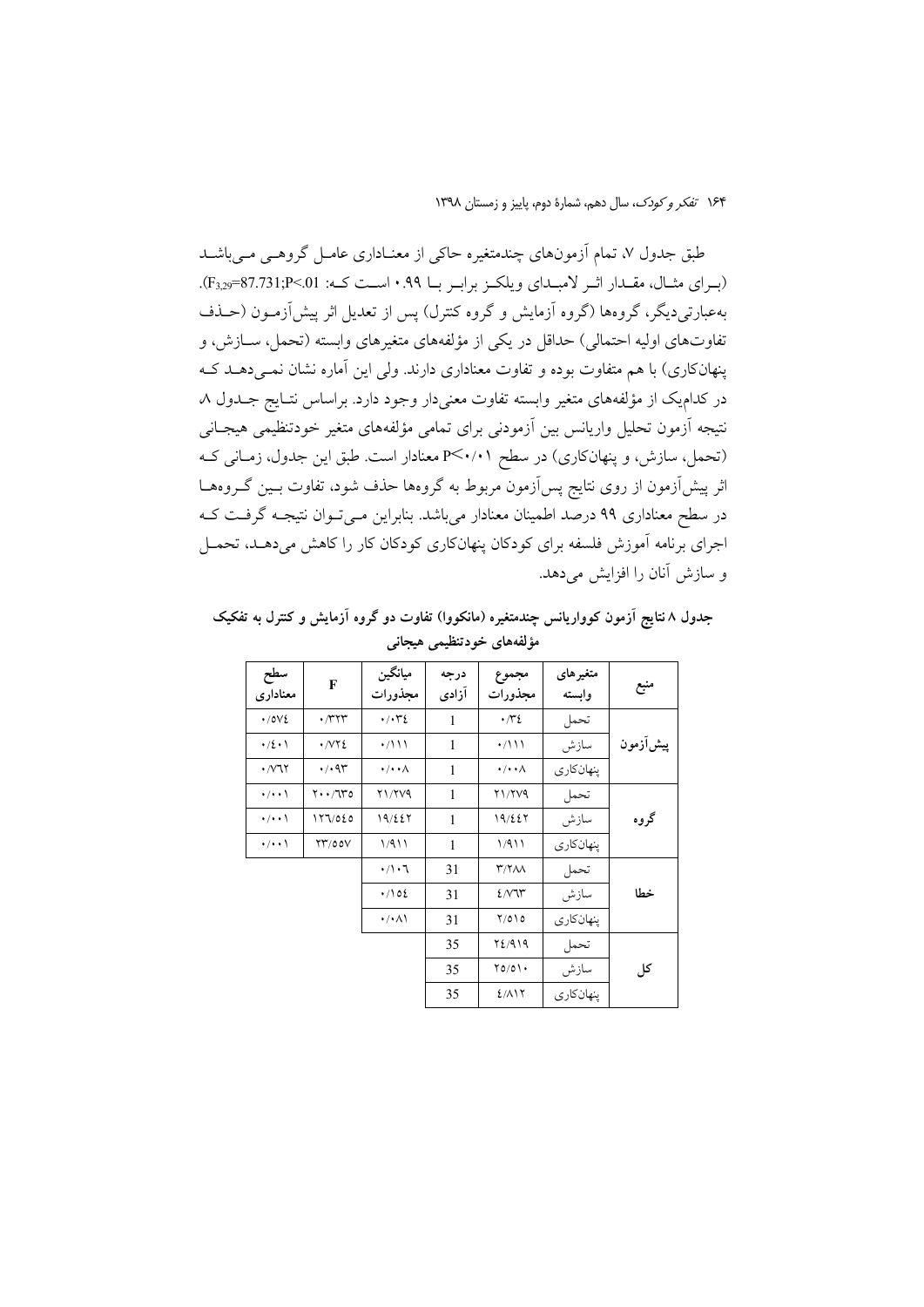# ٤. بحث و نتيجه گيري

يــژوهش حاضــر بــا هــدف ســنجش اثربخشــي أمــوزش فلســفه بــراي كودكــان بــر بهبــود خودتنظیمی هیجانی کودکان کار انجام گرفت. نتایج این پژوهش نشان داد که اجـرای برنامــه آموزش فلسفه برای کودکان موجب کاهش پنهانکباری کودکیان کیار گیروه آزمیایش شیده است. ویژگی اصلی ســبک پنهانکاری؛ شــامل بازداری، سرکوب و برنامـههـای مبتنـی بـر واکنش باهدف پنهانسازی می باشد و راهبردهای آن معطوف به مخفی کـردن یــا اجتنــاب از بو وز هیجانات بعد از ظهـور آنهـا اسـت (Kesen & Engin Deniz 2015:65). فلســـفه بـراي کودکان بر آن است که بگوید بزرگسالان و کودکـان بایــد از طریــق تفکــر و گفتمـــان بـــه سطح دیگری از شناخت برسند. کودکان مییایستی عبلاوه بر کسب توانسایی بسرای داوریهای اخلاقی قابل دفاع، از احساسات خود و دیگران و نیز نقشــی کــه احساســات در یذیرش و یا انکار عقیدهای خاص دارد آگاه باشند. آنها نیاز دارند که بدانند بـــا احساســـات چـه میشود کـرد و چگونه از طریق آنها و یا بـهرغـم آنهـا، مـیتـوان چیزهـای جدیــد آموخـــت (قائـــدي ١٣٨٣، بــه نقــل از رضــايي، شــفيع آبــادي، قائــدي، دلاور و اســمعيلي ۸۲:۱۳۹۲).گازرد (Gazzard) خاطرنشان می کند، فلسـفه در همـان معنـای فلسـفیدن در یـک چارچوب غیررسمی و لذتبخش، راهمی است کـه مـیتوانـد ارتبــاط میــان آمیگـدال و نوروکورتکس مغز را تقویت نماید. اگر کودکان بتوانند هیجانات مشکل دار خـود را کــاوش کنند، بشناسند و در مورد آنها گفتوگو داشته باشند، می توانند برای مـدیریت آنها نیز گـام بردارند و از هیجانات خود مراقبت کننـد. ازنظر وی، اجتمـــاع پژوهشــــی جایگـــاه بسـیار مناسبی برای گفتوگو در مورد تجربهها و احساسات است(143:Gazzard 2002).

اشلایفر (Schleifer 2008) نیز بر این بـاور اسـت همـــدلی یکـــی از مؤلفــههـای بسـیار ضروری برای اجتماع پژوهشی است. وی میافزاید باید کودکان را پـاری داد تـا احساسـات خود را دريابند و بتوانند آنها را به اشتراك بگذارنـد( به نقــل از 87 : Collado2013). ليـيمن (Lipman 2003) اظهار میدارد کاری که در اجتماع پژوهشی روی هیجانات انجام می شود به این صورت است که یک موقعیت بررسی میشود و تصـمیمگیـری مـیشـود آیــا ایـــن هيجـان منطقـي است؟ آيا قابل استدلال است؟ آيا موجه و بهجـا اسـت؟ يـا يـك موضـوع كـاملاً شخصـي اسـت؟ مهمترين نكته، قابل استدلال بودن هيجان و موقعيت مربوطه اسـت. فبک (فلسفه برای کودکـان) در آمــوزش هیجــانی، بــه توانــایی تشــخیص و تمــایز انــواع واژههای مربوط به حالتهای مختلف هیجـانی و ارتبـاط میـان هیجانهای مختلف اهمیـت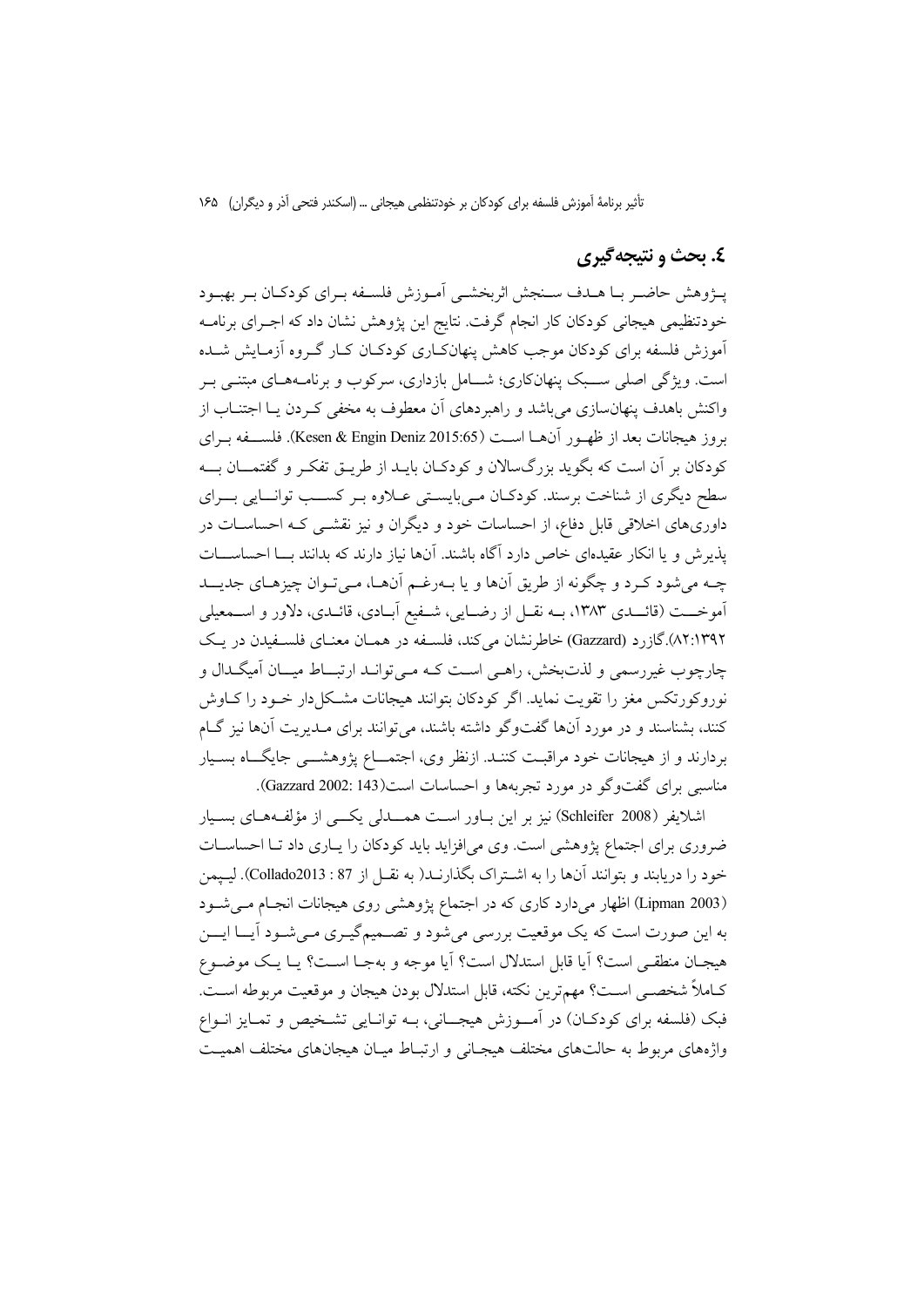میدهد (رضایی، شفیع آبادی، قائدی، دلاور، اسمعیلی ۱۳۹۲: ۸٤). اجتمـاع پژوهشــی نقــش مهمی در آموزش بیشتر دربارهی ماهیت هیجانات دارد. کودکـان در مـورد مطـالبی صـحبت می کنند که واقعاً برایشان اهمیت دارد. محتوای گفتوگوهـا نیـز مـیتوانـد باعـث تحریـک حالات عاطفي گوناگون شود. درواقع، تفكر در خلأ عاطفي شـــكوفا نمي شود؛ بلكه مســتلزم داشتن هدف و نيروي محرك يعني همـان عواطـف و هيجانــات اســــت ( Haynes 2002  $(12)$ 

در تبیین نقش فلسفه برای کودکان در کاهش پنهـانکـاری مـیتـوان گفــت & Splaiter Sharp (بــه نقــل از 2009 Bleazby) بر این باورند که ماهیت اجتماع پژوهشی، بــه ایــن دلیــل که فرد می تواند نورافکن را بـر روی خودش روشن نمایـد در افـزایش خوداًگــاهی و ابـراز وجود، نسبت بـه كلاس۵هاي معمـول، نقـش مهمتري را ايفا ميكند. زيـرا در ايـن اجتمـاع کودکان دیدگاه خودشان را به اشتراک می گذارند، به دیدگاه دیگران به طور دقیق گـوش مـی دهند، و توانایی ارزیابی و اصلاح نظرات و داوریها پیدا میکنند، همین امر موجب کـاهش پنهانکاری و بروز هیجانات می شود. در نهایت پایین بودن تنش هیجانی باعث م*ـی شـو*د کـه فرد در سایه آرامش روانی بتواند بهتر از مهـارتهـای ارتبـاطی و شـناختی بـرای مقابلــه بــا مشكل استفاده كنـد (ذوالنوريـان و شـاطريان محمـدي١٣٩٥:٣٧). ايـن يافتـه بـا يافتـههـاي مرعشي، صفايي مقدم و خزامـي (١٣٨٩)، تجلـي نيـا و كريمـي (١٣٩٣)، بــدري گرگــري و واحدي (١٣٩٤)، ناجي وخطيبي مقـدم (١٣٩٥)، هـدايتي و مـاهزاده (١٣٩٥)، كمـالي مطلـق، نوشادي (١٣٩٦)، Kristjansson (2000)، Topping (2003)، و cam(2014) همسو است.

نتايج تحليل نشان داد كه اجراي برنامه آموزش فلسـفه بـراي كودكـان موجـب افـزايش سازش در کودکان کار گروه آزمایش شده است. فلسفه برای کودکان برنامهای است کـه بــا تأکید بر گفتگو با همسالان و مباحثه هوشیارانه، باعث پیامدهای مثبت برای آنهــا مــیشــود. آموزش فلسفه برای کودکان، کودکان را هوشیارتر بودن نسبت بـه تفکـر و پـادگیری خـود؛ یعنی آگاه بودن از آنچه میاندیشند و یاد میگیرنـد و بـهبیـاندیگـر بـه فراشـناخت تشـویق می کند. بهعلاوه این فرایند نیازمند مهارتهای اجتماعی و ارتباطی و رشد همدلی هیجـانی و حساسیت نسبت به احساسات دیگران است. درنتیجه، درگیر شدن در آموزش فلســفه بــرای كودكان همانگونه كه اثـرات شـناختى و نيـز افـزايش عـزتنفـس، خودكارآمـدي، هــوش اجتماعي، هوش هيجاني و شايد مهارتهاي قابل انتقال را به دنبـال دارد، اثـرات اجتمـاعي – عاطفی زیادی را نیز دارد. همچنین در کاهش اضطراب، افزایش رفتارهای مثبت در کلاس،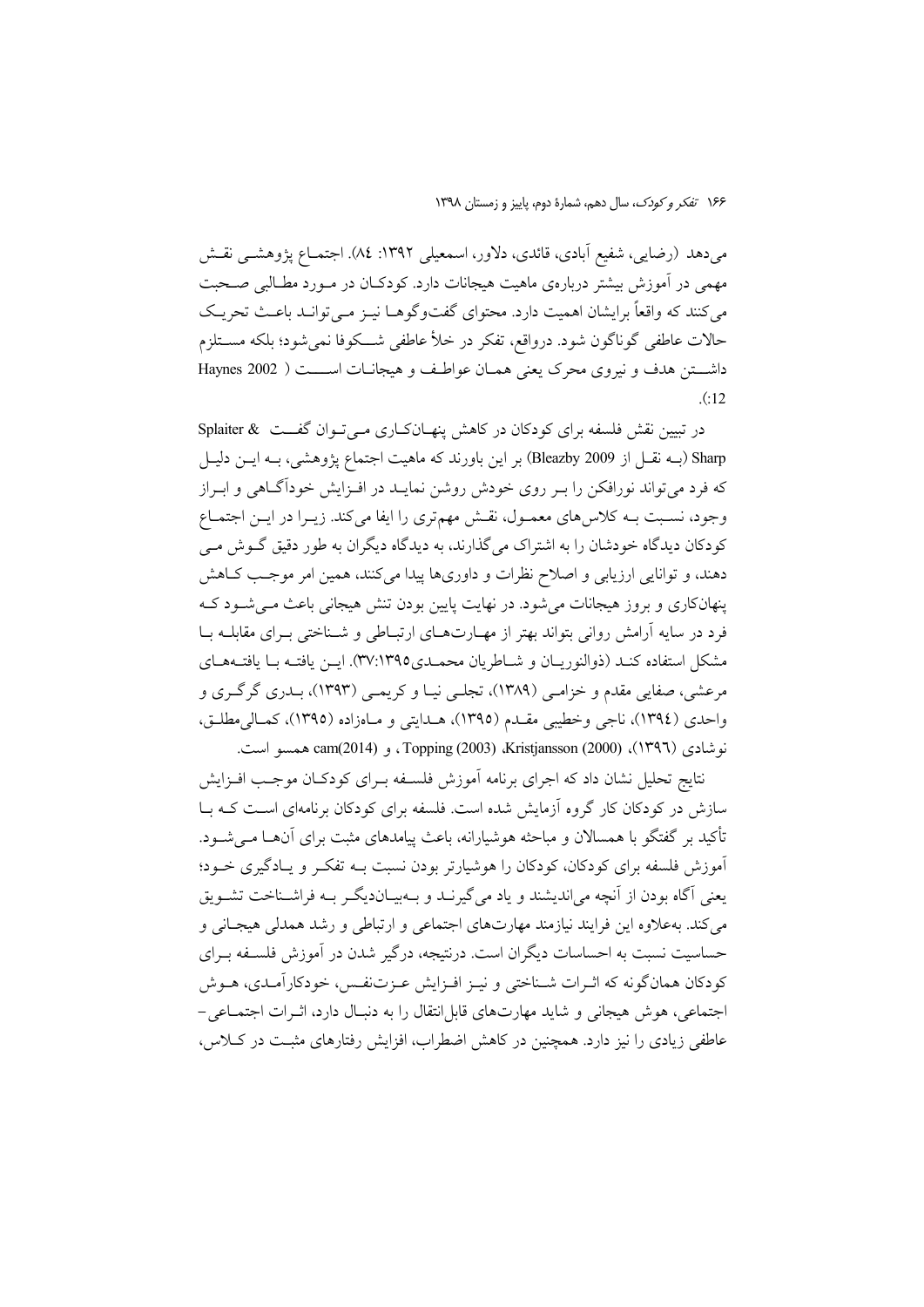خودیندار مثبت، پـرورش ســازگاری هیجــانی و کــاهش تفکـر غیرمنطقــی مــؤثر مــی،باشــد (Topping: به نقل کلانتری، بنی جمالی و خسروی ۱۳۹۲:۳۹). معمولاً افراد دارای پـردازش هیجانی کارآمد، پس از تشــخیص درسـت هیجـان خـود، زمــــان کـم تـری را صـرف آن واکنش هیجانسی میکنند. به این معنی که منابع شناختی خود را کم تـر بـه واکـنش هیجـانی اختصاص می دهند و درنتیجه، امکان بیشتری بـرای بررسـی راهحـل هـای مختلـف یـک مشکل را دارند. این افراد بهراحتی با درگیر کردن شناخت خــود در مــورد ســودمند پــا غیــر ســـودمند بـــودن آن راهها تصمیم گیری میکنند و درنهایت، به راهبردهای حل ســـــازگارانه مشکل دست می پابند (ذوالنوریان و شاطریان محمدی 38:١٣٩٥).

ناتواني در بروز بهموقع مهارتهاي هيجاني مي تواند سـلامت فكـرى، جسـماني، روانـي افراد را تهدید کند و سازگاری آنان را در تعامـل بـا دیگــران بــه چــالش بکشــد. ســازگاری هیجانی و سازههای مرتبط به آن مثل هوش هیجانی در مورد خودتنظیمی راهحـل مـؤثرتری را برای مشکلات عملی تضمین می کند و بهعنوان یک وسیله خـودکنترلی در موقعیـتهـای هیجانی با شخص دیگر است که به رفتار و واکنش مناسب فرد کمک می کنـد ( Pankratova 2010:111). شرکت در بحثهای گروهی امکان گـزینش بهتـرین عناصـــر و نیــز بهتــرین شیوه استدلال منطقی را در اختیـار فـرد قرار میدهد چراکه شرکت در گـروه باعـث تعـدیل عقاید فرد می شود و بالاخره اینکه فضای جامعـــه کاوشـــگر امکـــان اّزمـــودن شــیوههــای مختلف تفکر و انتخاب بهترینها را در تعامـل با دیگران برای فرد فراهم می آورد. ایــن یافتــه بسا یافتمههای حساتمی، کریمسی و نسوری (۱۳۸۹)، سمجادی (۱۳۹۲)، رضسایی (۱۳۹۲)، رهبدار (١٣٩٦)، Topping (2004)، Nia & Heibati (2014) ،Nia (2014)، ممسو مبي باشيد. پهطور کلي، آموزش فلسفه براي کودکان پـه علـت ايجـاد قابليــتـهـاي متعــدد در کودکـان همچون افزايش عزتنفس، خودكارآمدي، هوش هيجاني، هوش اجتمــاعي، تفكـر منطقــي، تفکر انتقادی و غیره، موجب پرورش سازگاری هیجانی می شود؛ به این معنی که فــرد بــا بــه دست آوردن قابلیتهای فوق می تواند به یک ثبات عاطفی برسـد و عقایـد خـود را تعـدیل کرده و نسبت به هیجانات خود و دیگران درک درستی داشته باشد و از سازگاری بــهعنــوان یک وسیله خودکنترلی در موقعیتهای اجتماعی کمک بگیرد.

همچنین نتایج تحلیل نشان داد که اجرای برنامه آموزش فلسـفه بـرای کودکـان موجـب افزایش تحمل در کودکان کار گروه آزمایش شده است. یکـی از دلایـل اصـلی بـالا رفــتن تحمل كودكان در برابر قوانين ناكام كننده، فراينـد آمـوزش فلســفه بـــراي كودكــان اســت.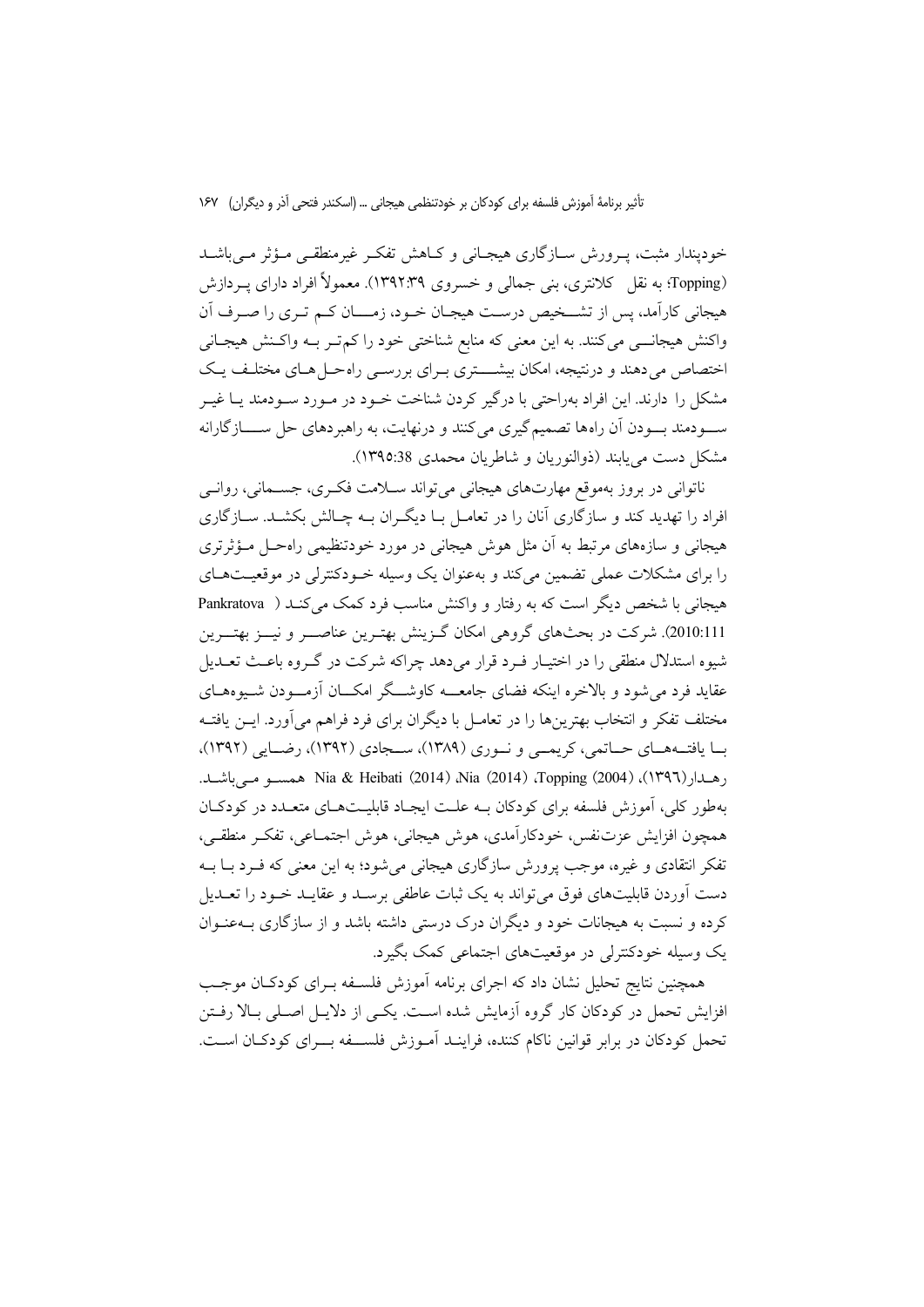١۶٨ تفكر وكودك، سال دهم، شمارة دوم، ياييز و زمستان ١٣٩٨

برنامه آموزش فلسفه براي كودكان بهصورت گروهي و در قالـب جامعـــه يژوهشــــي انجــام می پذیرد. این جامعه پژوهشی دارای قــوانینی اسـت کــه برای نظــم بخشــیدن بــه مباحثــات گروهی وضع شدهاند و بهناچار محدودیتهایی را بـرای دانـش آمـوزان ایجـاد می نماید کـه درواقع برای آنها ناکام کننده است. قــوانینی ماننــد اینکــه: بــه نظــرات و پیشــنهادهای همــه گوش دهید، به همه به یک اندازه فرصت صحبت کردن بدهید، وقتی یکی از افـراد صـحبت می کند، حرف نزنید؛ اما از سـوی دیگـر علت و ضرورت این قوانین بـرای دانـش آمـــوزان تبيـين مي شود تا بفهمند قوانين اگرچه گاهي ناكام كننده هستند اما به ما كمـك مـي كننـد بـا یکدیگر روابط بهتـری برقـرار کنیم، به همدیگر احترام بگذاریم و بهتر بـه مقاصـــد خـــود برسيم. نكته مهمتر اينكـه افـراد نهتنها ايـن مـوارد را مى شنوند بلكـه بـا تمـام وجــود أن را در گــروه تجربــه میکنند. آنچه تحمل افراد را در برابر ایـــن قـــوانین بیشـــتر مــیکنــد ایــن است که قوانین بهصورت «تـوافقی» وضـع میشوند و دانـش|مـوزان احســـاس نمـیکننــد مجبورنـد قوانيني را اطاعت كنند كه به أنها تحميل شده است.

در پژوهش حاضر از روش حلقه کندوکاو فلسفی در کلاسهای درس به شـیوه لییمنـی در میان کودکان کار استفاده شد. حلقه کندوکاو، قلب و رمـز موفقیـت برنامــه فلســفه بــرای کودکان است. کندوکاو ذاتاً اجتماعی، اکتشافی و مشارکتی است و منجر بـه خـود انتقـادی و خود اصلاحی میشود. کودکان در فرآیند کندوکاو جمعی بهتدریج بامهارت های گفتوگـو کردن آشنا می شوند و می آموزند که با احترام و توجه به یکدیگر گوش دهند، ایدههایشــان را در کنار یکدیگر قرار دهند و آنها را کامل تر کنند، تحمل دیدگاه مخـالف را داشــته باشــند و هنگامی که نظرشان با نقدی مواجه شد، ناراحت و عصبانی نشوند. ظرفیت هیجـانی بـالا بــه فرد این امکان را می دهد تا در برخورد با دیگـران، از خلـقوخـوی مثبـت و سـطح تحمـل موردنیاز استفاده کند تا بتوانند با آنها به بهترین واکنش و رفتار دست بزنـد و بـه ســازگاری هیجانی مطلوبی دست یابند. این یافته با یافتههای طبری، خالق خواه، مرادی و زاهــد بــابلان (١٣٩٦)و طوراني(١٣٩٦) همسو است. نتايج مطالعات انجامشده توسط طبري، خـالق خـواه، مرادی و زاهد بابلان (۱۳۹٦)، و طورانی (۱۳۹٦) نشان دادهانــد کــه برنامــه آمــوزش فلســفه برای دانش آموزان در پرورش روحیه پرسشگری و مؤلفههـای آن و مهـار خشــم و کــاهش پرخاشگری و قلدری مؤثر بوده است.

به طور کلی، نتایج پژوهش حاضر نشان داد که برنامه آموزش فلسـفه بـرای کودکـان بـا تقویت مهارتهای فکری و رفتاری کودکان کار موجب بهبود خــودتنظیمی هیجــانی آنــان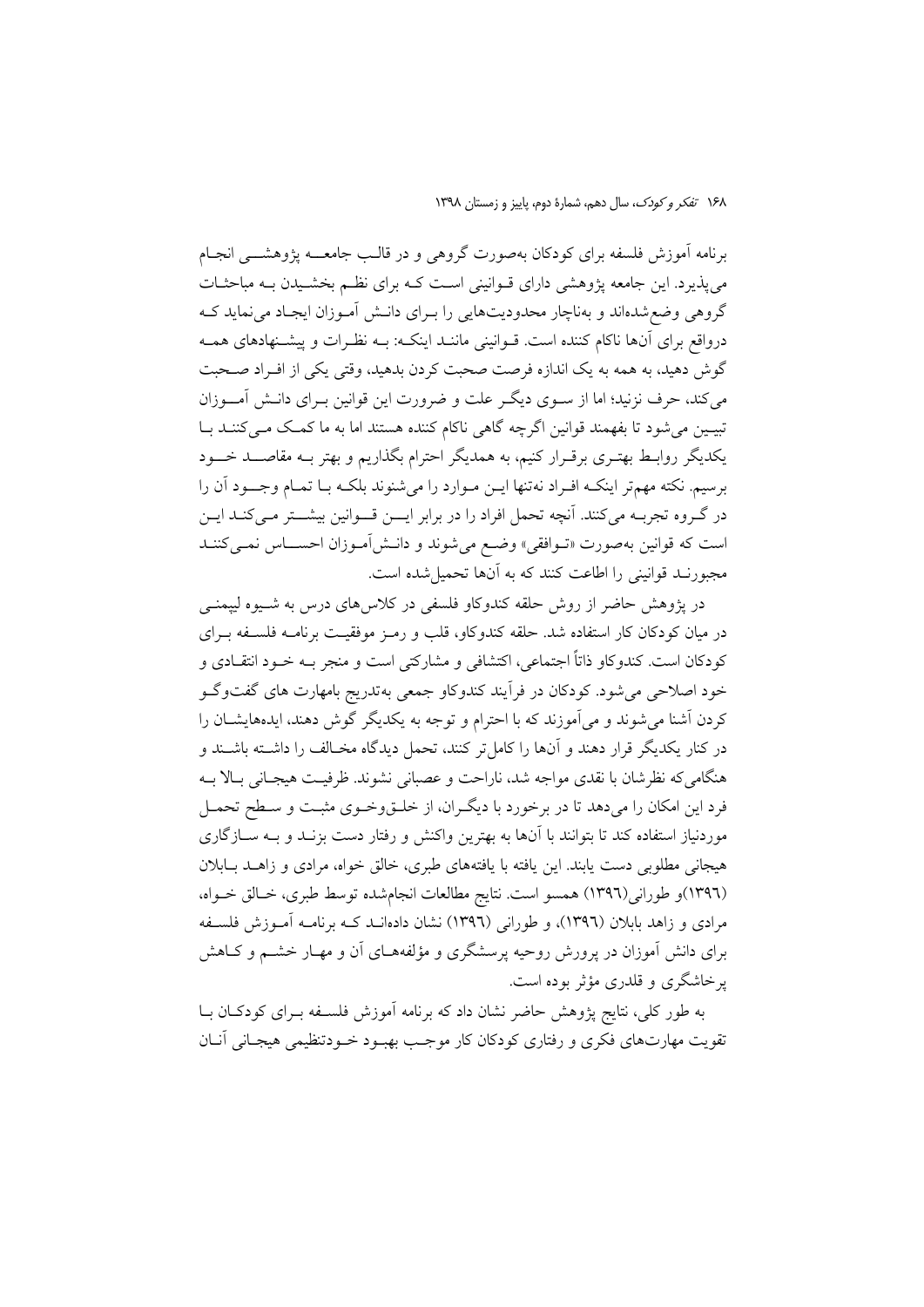شده است. کاربست این برنامه نهتنها به کودکان کار کمک می کند که بتوانند هیجانــات خــود را بروز دهند بلکه آنها را قادر میسازد تا بتوانند در حل مسائل سازشی اطلاعـات هیجـانی به دست آورند و بهکارگیرند و مطابق الزامـات بافـت و محـيط، تجربـه و ابـراز هيجـاني را تعدیل و تنظیم کنند و میتوانند در پاسخ به برانگیختگی ناشی از تجربههای هیجانی راحـت و غیر دفاعی واکنش نشان دهند و در مقابل فشار و پریشـانی تحمـل بـالایی داشـته باشـند. براین اساس، به مدیران و مسئولان موسسههای حمایتی از کودکـان کـار پیشـنهاد مـی شـود برنامههایی با عنوان فلسفه برای کودکان را در برنامه درسی خود بگنجانند تا کودکـان کـار از اين برنامهها بهره مند شوند.

## كتابنامه

| ایمانی، نفیسه و نرسیسیانس، امیلیا (۱۳۹۱). مطالعه انسان شناسانه پدیــده کودکــان کــار خیابــانی در شــهر    |
|-------------------------------------------------------------------------------------------------------------|
| كرج. مجله مسائل اجتماعي ايران، ١٣/٣. ٣٢-٧.                                                                  |
| بدری گرگری ، رحیم؛ واحدی، زهرا (١٣٩٤). تاثیر اجرای برنامه فلسفه بـرای کودکـان بـر رشــد هــوش               |
| اخلاقی دانش[موزان دختر. <i>تفکر وکودک, ۱</i> (۱۱), ۱–۱۷.                                                    |
| تجلی نیا، امیر؛ کریمی، روح الله (۱۳۹۳). بررسی تاثیر اجرای آموزش فلسفه بــرای کودکــان در کــاهش و           |
| مهار خشم. تفکر و کودک، پژوهشگاه علوم انسانی و مطالعات فرهنگی، سال پنجم، شماره ۱.                            |
| جهانی، جعفر (۱۳۸٦). بررسی تأثیرات برنامهی آموزش فلسفه به کودکان در رشــد مـنش(هــای اخلاقــی                |
| دانش أموزان <i>فصلنامه مطالعات برنامه درسی، ٥٩–</i> ٣٧.                                                     |
| جعفری، زهره؛ صمدی، پروین و قائدی، یحیی(١٣٩٤). بررســي تــأثیر آمــوزش فلســفه بــه کودکــان بــر            |
| پرورش روحی پژوهشگری کودکان دوره پیشدبستانی. <i>پژوهش در برنامه درسی</i> ، ۱۲(۲): ۱-۵.                       |
| حاتمی، حمیدرضا؛ کریمی، یوسف؛ نوری، زهرا (۱۳۸۹). بررسی تأثیر اجرای برنامه فلسفه برای کودکـان                 |
| در افزایش هوش هیجانی دانش آموزان دختر مقطع اول راهنمایی مدرسـه شـهدای آزادی تهـران در                       |
| سال تحصیلی ۸۸–۸۹ تفکر و کودک، <i>پژوهشگاه علوم انسانی و مطالعات فرهنگی</i> ، ۲۲–۳.                          |
| حسینی، افضل السادات و حسینی، سید حسام (۱۳۹۱). بررسی رویکردهای مختلـف در برنامــه آمــوزش                    |
| فلسفه برای کودکان و نسبت آن با برنامه درسـ <i>ی. اندیشــه نــوین تربیتــی</i> ، دانشــکده علــوم تربیتــی و |
| روانشناسی دانشگاه الزهرا، ۲۷/: ۷٦–۱۹.                                                                       |
| ذوالنوریان، رایحه؛ شاطریان محمدی، فاطمه (۱۳۹۵). بررسی اثربخشی آموزش مهارتهای مقابلـهای بـر                  |
| سبکهای عاطفی نوجوانان کار ۱۲ تــا ۱۸ ســاله. نوانــدیش ســبز. <i>فصــلنامه اطــلاعرســانـی اموزشــی</i>     |
| <i>پژوهشی.</i> سال دهم. شماره ۳۷ و ۳۸.                                                                      |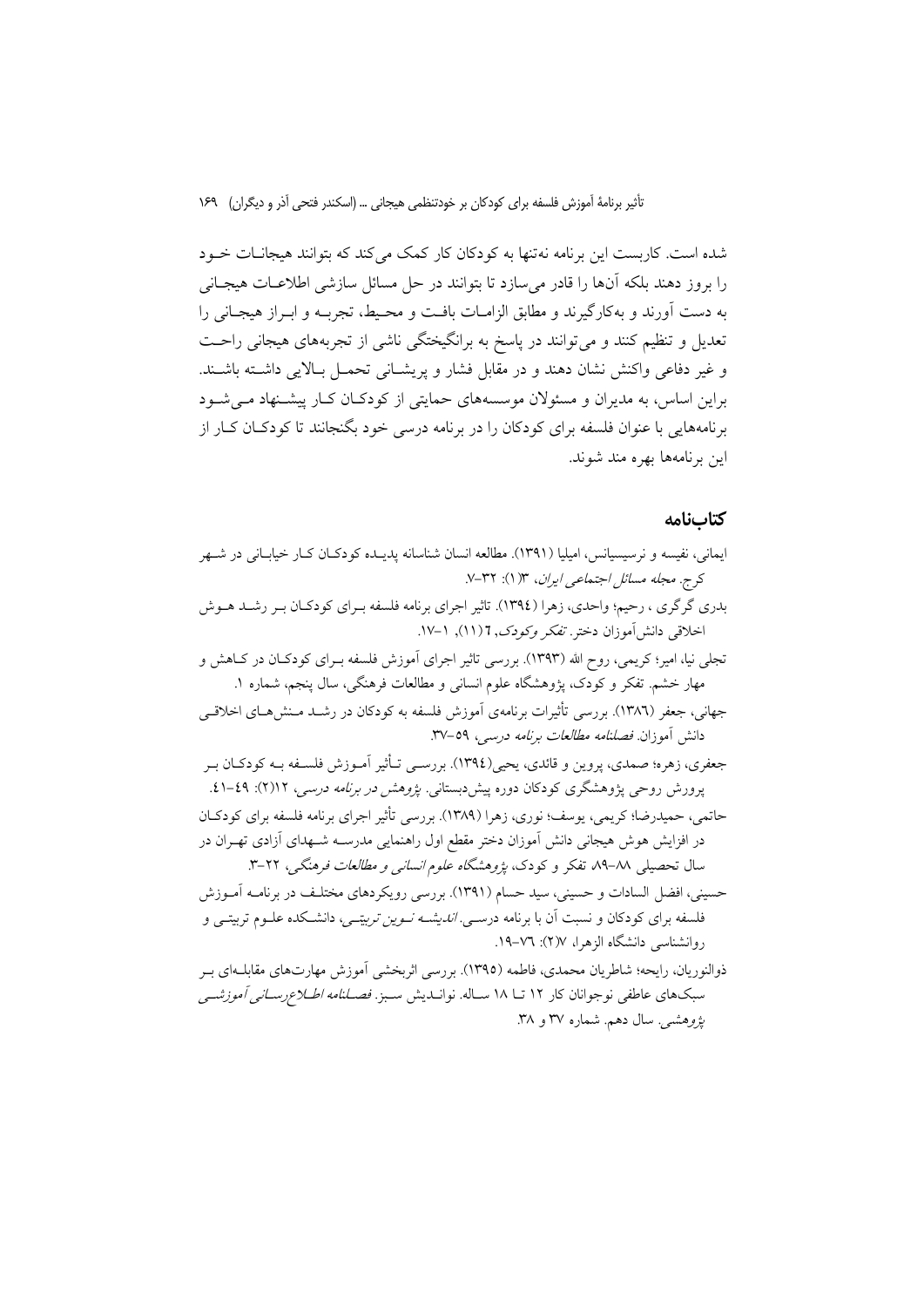رضایی، هما( ۱۳۹۲) بررسی اثربخشی اجرای برنامهی فلسفه برای کودکان به شـیوهی اجتمـاع پژوهشـی در افزایش هوش هیجانی دختران دبیرستانی، *فصلنامهی روانشناسـی تربیتـی*، ش ۹۰، صـص ۵۳ ـــ

رضايي، هما؛ شفيع أبـادي، عبـدالله؛ قائـدي، يحيـي؛ دلاور، علـي؛ اســمعيلي، معصــومه (١٣٩٢). بررســي اثربخشی اجرای برنامه فلسفه برای کودکان به شیوه اجتمـاع پژوهشـی در افـزایش هــوش هیجـانی دختران دبیرستانی، فصلنامه روانشناسی تربیتی، دوره ۹، شماره ۳۰، صفحه ۷۹–۱۰٦.

رهدار، انیسه (۱۳۹٦). تأثیر آموزش فلسفه بـه کودکـان در خودکارآمـدی، خــوش۱پینــی، شــادی و تفکــر انتقادی. *پایاننامه کارشناسی ارشد.* دانشگاه سیستان و بلوچستان.

سجادی، مهدی (۱۳۹۲). تبیین تاثیر آموزش فلسفه برای کودکان بر ایجاد و تقویت بیـنش هیجـانی (بـا نگاهی به نظام تعلیم و تربیت ایران). *پایاننامه کارشناسی ارشد*. دانشگاه آزاد اسـلامی واحــد تهـران مر کز ی.

- سليماني، مهديه و حاجياني، ابراهيم(١٣٩٢). مـدل حكومـت داري خـوب بـراي سـازمان دهـي كودكـان خیابانی (مطالعه موردی: تهران). *مجله مدیریت فرهنگی، ۱*(۲۲): ۲۹–۵۳.
- طورانی، زهرا (١٣٩٦). بررسی تأثیر برنامهی فلسفه برای کودکان بر خشم و قلدری دانــش آمــوزان یســر يايه ينجم ابتداي<sub>ق</sub>/تهران. *ياياننامه كارشناسي ارشد*. دانشگاه الزهرا.

طبري، مهديه؛ خالق خواه، علي؛ مرداي، مسـعود؛ زاهــد بــابلان، عــادل (١٣٩٦). *بررســي تــاثير آمــوزش*ر «فلسفه و کودک» بر ر*وحیه پرسشگری و مهار خشم در دانش آموزان* پایه چهارم ابتـدایی شـهر بابـل 

عابدي،منيره؛ نوروزي، رضاعلي؛حيدري، محمد حسين؛ مهرابي، حسينعلي (١٣٩٧). ارائــه مــدل مفهــومي ارتباط فلسفه برای کودکان ( با تاکید بر بعد تفکر مراقبتـی) و هــوش هیجــانی. نــو اَوری اَموزشــی. شماره 131-150.

فرزادي، فاطمه؛ بهروزي، ناصر و شهني پيلاق، منيجـه. (١٣٩٥). رابطـه سـاده و چندگانــه تئــوري ذهــن، خودتنظیمی هیجانی و سبکهای دلبستگی (ایمن و ناایمن) با بی|نضـباطی در دانـش آمـوزان دختـر سال سوم دبیرستانهای شهر اهواز. *مجله پزشکی ارومیه*، ۲۷(۸): ۰۵–۲۹۲.

قائدی، یحیی (۱۳۸۳). برنامه اَموزش فلسفه برای کودکان، بررسی مبانی نظری، تهران: انتشارات دواوین. کلانتری، سارا؛ بنی جمالی، شکوه السادات؛ خسروی، زهره (۱۳۹۳). بررسی اثـر بخشـی اجـرای برنامـه آموزش فلسفه برای کودکان بر کاهش تفکرات غیر منطقی دانش آمـوزان دختـر کـلاس اول مقطـع راهنمایی شهرستان بروجن. روانشناسی بالینی و شخصیت، دوره ۲۱، شماره ۱۱، صص ۳۷-۶۸. کمالی مطلق، طاهره، نوشادی، ناصر (۱۳۹٦). تاثیر آموزش فلسفه بـرای کودکـان بـر سـطح پرسشـگری

- دانش آموزان دوره ابتدایی. تفکر *وکودک, ۱۸*(۱), ۱–۱۳.
- مرعشي، منصور (١٣٨٨). يوپايي هاي اجتماع يژوهشي در برنامـه آمـوزش فلسـفه بـه كودكـان *فصـلنامه* فرهنگ، شماره ۱.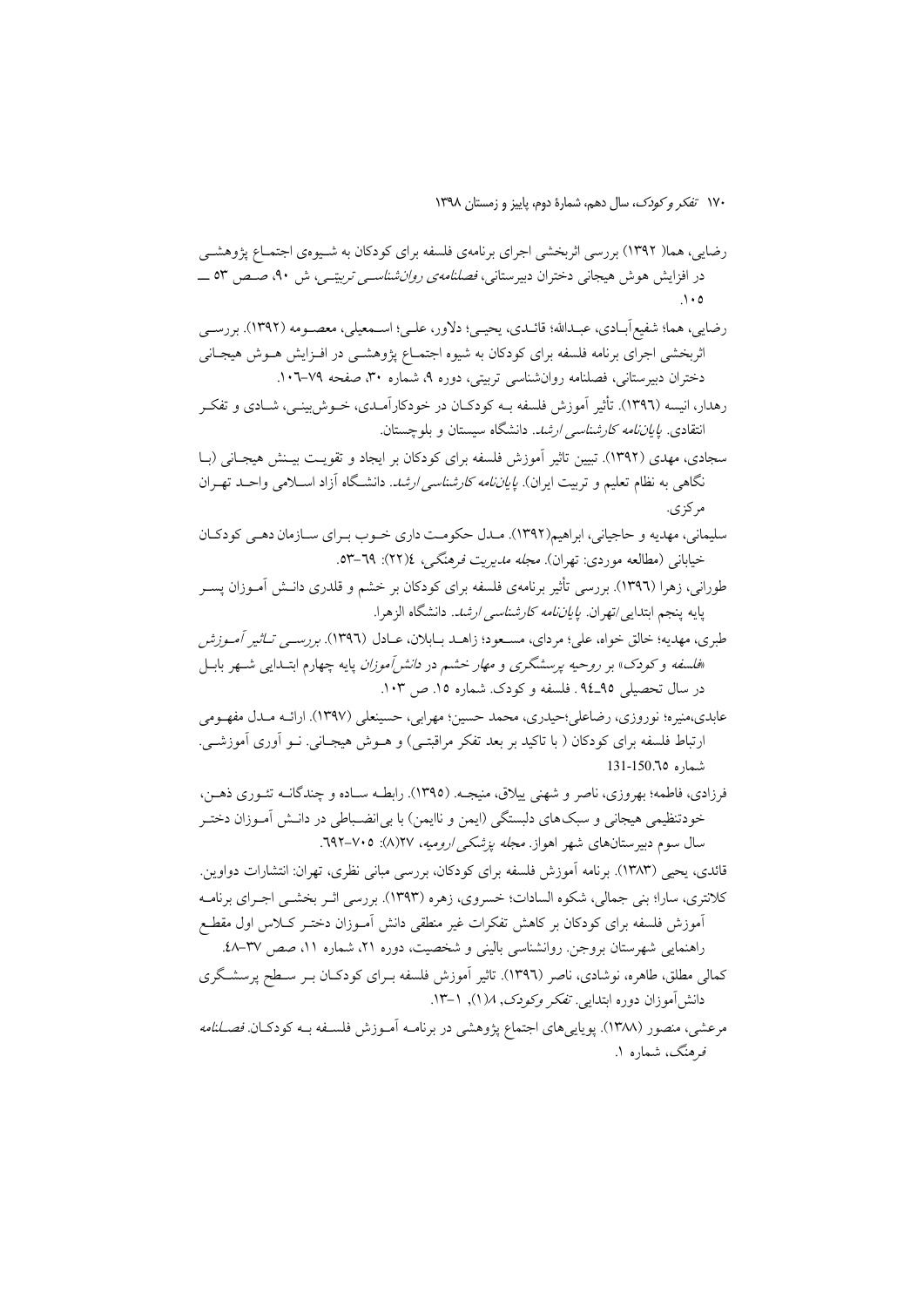- Bleazby, J. (2009). Reconstruction In Philosophy For Children. Critical And Creative Thinking: The Australasian Journal Of Philosophy Of Education, November.
- Brackett, M. A., Patti, J. Stern, R., Rivers, S. E., Elbertson, N. A., Chisholm, C., & Salovey, P. (2010). A Sustainable, Skill-Based Approach To Building Emotionally Literate Schools. From: www. Casel.Org/Research/Books
- Cam, P. (2014). Philosophy for children, values education and the inquiring society. Educational Philosophy and Theory, 46(11), 1203-1211.
- Chang, S. C. A. (2006). Fostering social-emotional learning competencies through philosophy for children. Paper presented at APERA Conference, 28-30 Nov., Hong Kong, Chana, 1-9.
- Collado, M. R. (2013). Recognition, Tolerance, Respect And Empathy. Analytic Teaching And Philosophical Praxis, 33(2), 82-89
- Fisher, R. (2005). Teaching children to think (2nd Ed.). Cheltenham: Nelson Thornes Ltd.
- Gazzard, A. (2002). Emotional Intelligence: Does Philosophy Have A Part To Play?. Analytic Teaching, 21 (2), 140-150
- Gross, J. J. (2002). Emotion regulation: Affective, cognitive, and social consequences. Psychophysiology, 39(3), 281-291.